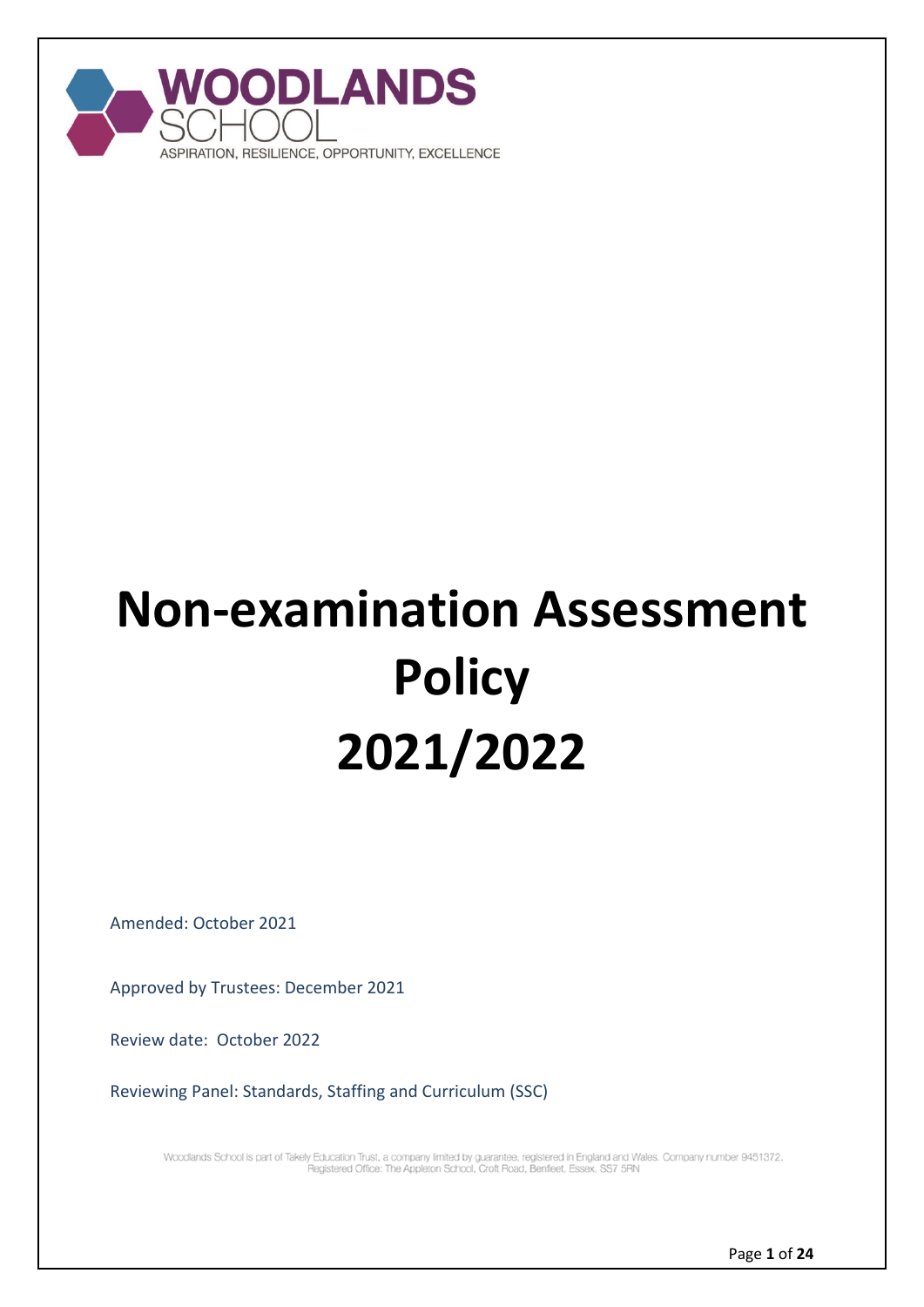# **Key staff involved in the conduct of non-examination assessments**

| Role                                                   | Name(s)                                                                                                 |
|--------------------------------------------------------|---------------------------------------------------------------------------------------------------------|
| Head of centre                                         | <b>David Wright</b>                                                                                     |
| lead/Lead<br>Quality<br>assurance<br>internal verifier | <b>Nicola White</b>                                                                                     |
| Senior leader(s)                                       | Nicola White, Hannah Tuna, Seddeer Amran, Dominic Riste,<br>Ethan Roberts, Emma Jordan, Katie Heseltine |
| ALS lead/SENCo                                         | <b>Hannah Tuna</b>                                                                                      |
| Exams officer                                          | <b>Honor Dignan-Roth</b>                                                                                |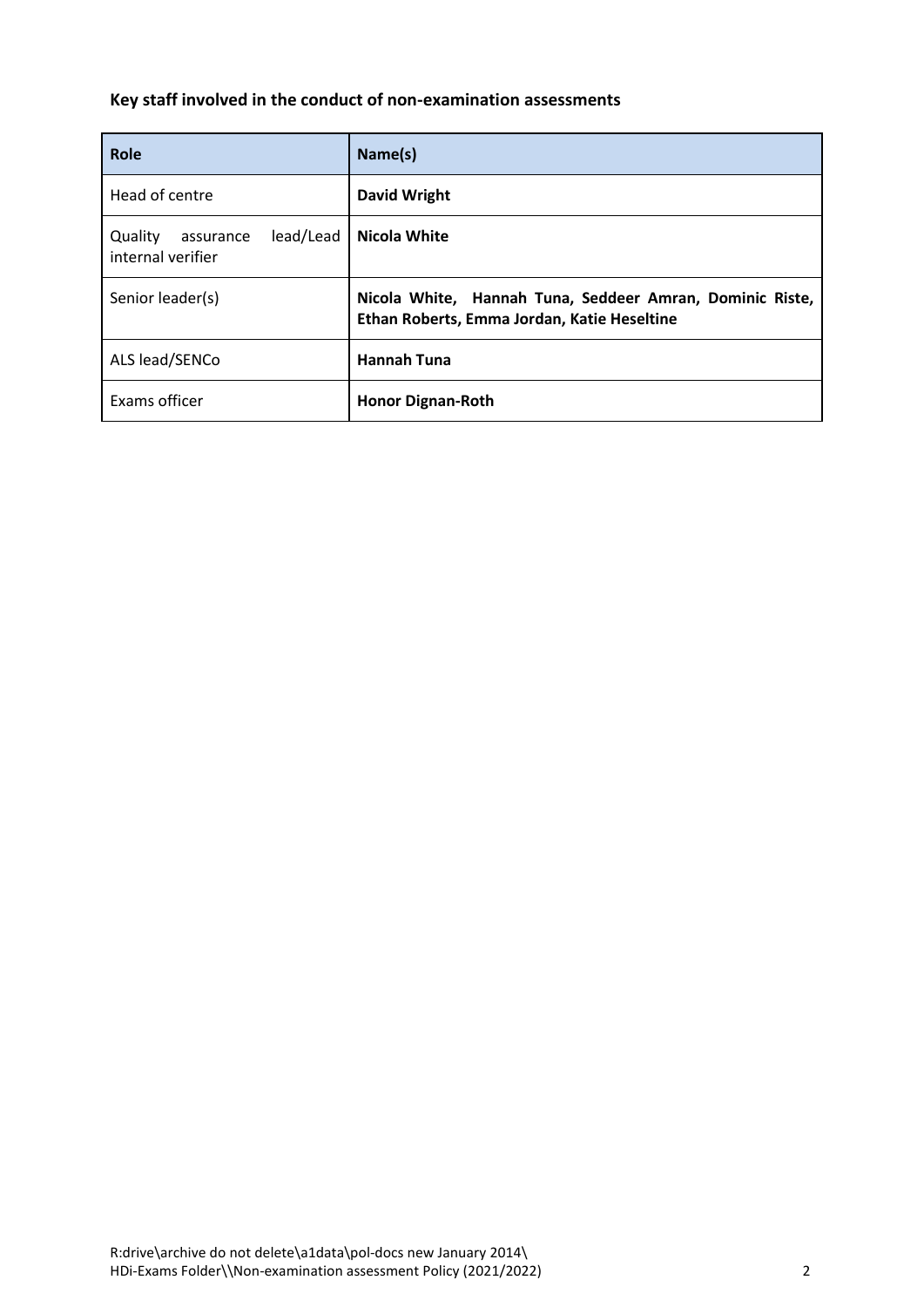# **Contents**

| Key staff involved in the conduct of non-examination assessments  Error! Bookmark not defined. |  |
|------------------------------------------------------------------------------------------------|--|
|                                                                                                |  |
|                                                                                                |  |
|                                                                                                |  |
| Procedures for planning and managing non-examination assessments identifying staff roles and   |  |
|                                                                                                |  |
|                                                                                                |  |
|                                                                                                |  |
|                                                                                                |  |
|                                                                                                |  |
|                                                                                                |  |
|                                                                                                |  |
|                                                                                                |  |
|                                                                                                |  |
|                                                                                                |  |
|                                                                                                |  |
|                                                                                                |  |
|                                                                                                |  |
|                                                                                                |  |
|                                                                                                |  |
|                                                                                                |  |
|                                                                                                |  |
|                                                                                                |  |
|                                                                                                |  |
|                                                                                                |  |
|                                                                                                |  |
|                                                                                                |  |
|                                                                                                |  |
|                                                                                                |  |
|                                                                                                |  |
|                                                                                                |  |
|                                                                                                |  |
|                                                                                                |  |
| Spoken Language Endorsement for GCSE English Language specifications designed for use in       |  |
|                                                                                                |  |
|                                                                                                |  |
|                                                                                                |  |
|                                                                                                |  |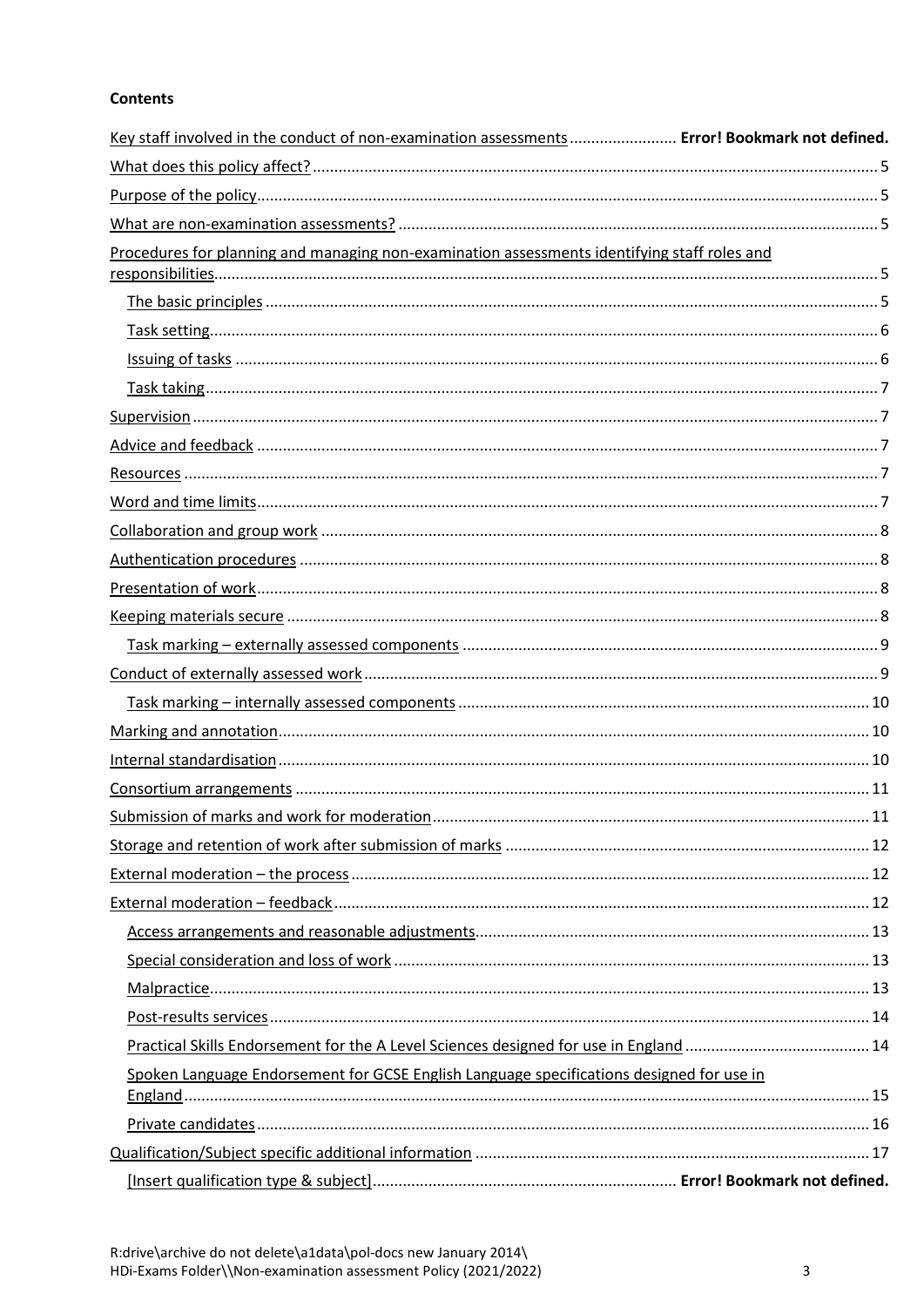| Management of issues and potential risks associated with non-examination assessments 18 |
|-----------------------------------------------------------------------------------------|
|-----------------------------------------------------------------------------------------|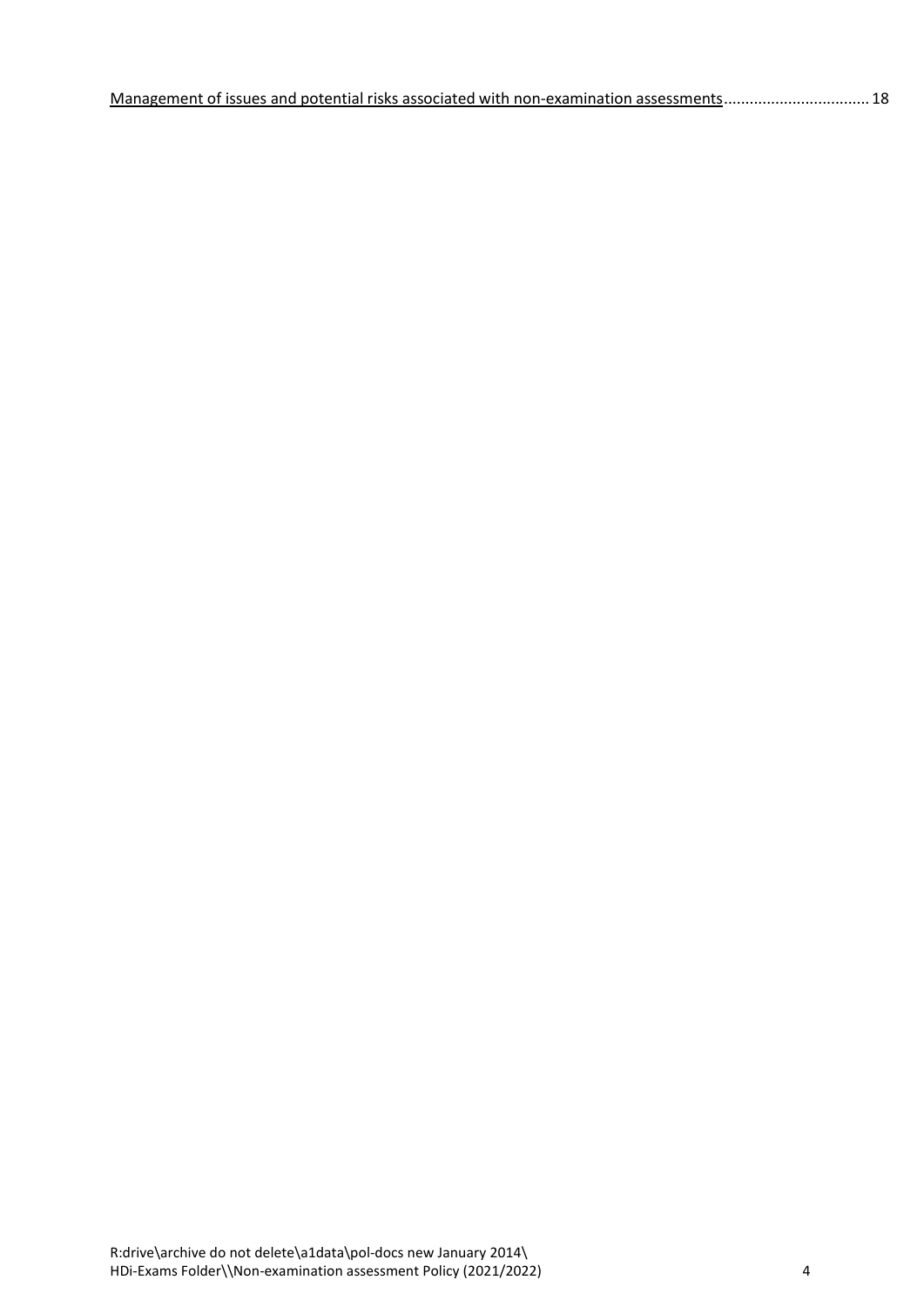# <span id="page-4-0"></span>**What does this policy affect?**

This policy affects the delivery of subjects of GCE and GCSE qualifications which contain a component(s) of non-examination assessment.

The regulators' definition of an examination is very narrow. In effect, any type of assessment that is not:

- set by an awarding body
- designed to be taken simultaneously by all relevant candidates at a time determined by the awarding body, and
- taken under conditions specified by the awarding body (including conditions relating to the supervision of candidates during the assessment and the duration of the assessment)

is classified as non-examination assessment (NEA).

'NEA' therefore includes, but is not limited to, internal assessment. Externally marked and/or externally set practical examinations taken at different times across centres are classified as 'NEA'. (JCQ's **Instructions for conducting non-examination assessments**, Foreword)

This publication is further referred to in this policy a[s NEA](http://www.jcq.org.uk/exams-office/non-examination-assessments)

# <span id="page-4-1"></span>**Purpose of the policy**

The purpose of this policy, as defined by JCQ, is to

- cover procedures for planning and managing non-examination assessments
- define staff roles and responsibilities for non-examination assessments
- manage risks associated with non-examination assessments

The policy will need to cover all types of non-examination assessment. [\(NEA,](http://www.jcq.org.uk/exams-office/non-examination-assessments) section 1)

# <span id="page-4-2"></span>**What are non-examination assessments?**

Non-examination assessments measure subject-specific knowledge and skills that cannot be tested by timed written papers.

There are three assessment stages and rules which apply to each stage. These rules often vary across subjects. The stages are:

- task setting;
- task taking;
- task marking. [\(NEA,](http://www.jcq.org.uk/exams-office/non-examination-assessments) section 1)

# <span id="page-4-3"></span>**Procedures for planning and managing non-examination assessments identifying staff roles and responsibilities**

# <span id="page-4-4"></span>**The basic principles**

# **Head of centre**

- Returns a declaration (managed as part of. the National Centre Number Register annual update) to confirm awareness of, and that relevant centre staff are adhering to, the latest version o[f NEA](http://www.jcq.org.uk/exams-office/non-examination-assessments)
- Ensures the centre's Non-examination Assessment Policy is fit for purpose and covers all types of non-examination assessment
- Ensures the centre's Internal Appeals Procedures clearly detail the procedure to be followed by candidates (or their parents/carers) appealing against internal assessment decisions (centre assessed marks) and requesting a review of the centre's marking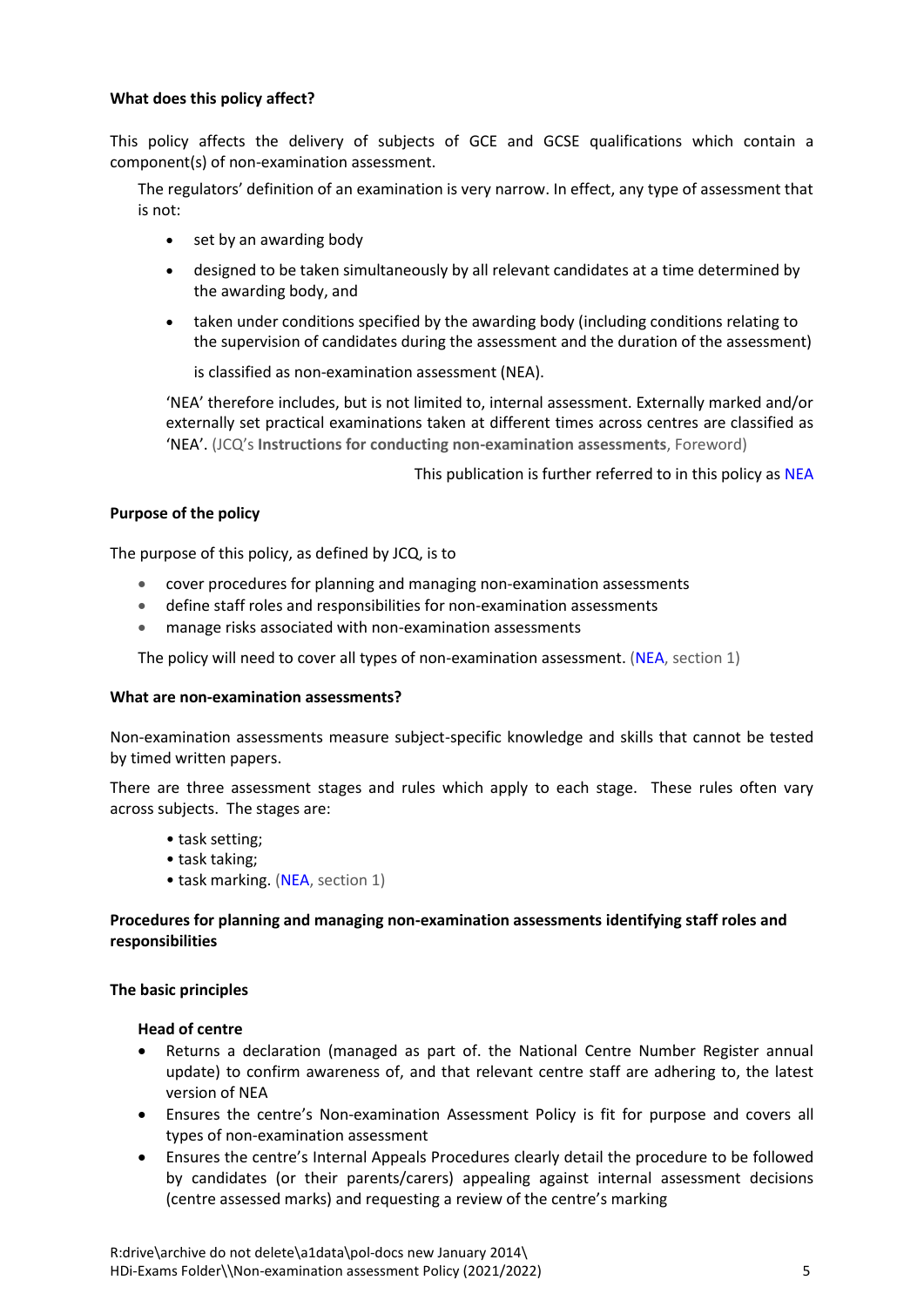# **Senior leaders**

- Ensure the correct conduct of non-examination assessments (including endorsements) which comply with [NEA](http://www.jcq.org.uk/exams-office/non-examination-assessments) and awarding body subject-specific instructions
- Ensure the centre-wide calendar records assessment schedules by the start of the academic year

# **Quality assurance (QA) lead/Lead internal verifier**

- Confirms with subject heads that appropriate awarding body forms and templates for nonexamination assessments (including endorsements) are used by teachers and candidates
- Ensures appropriate procedures are in place to internally standardise/verify the marks awarded by subject teachers in line with awarding body criteria
- Ensures appropriate centre-devised templates are provided to capture/record relevant information given to candidates by subject teachers
- Ensures appropriate centre-devised templates are provided to capture/record relevant information is received and understood by candidates
- Where not provided by the awarding body, ensures a centre-devised template is provided for candidates to keep a detailed record of their own research, planning, resources etc.

# **Subject head/lead**

- Ensures subject teachers understand their role and responsibilities within the nonexamination assessment process
- Ensures [NEA](http://www.jcq.org.uk/exams-office/non-examination-assessments) and relevant awarding body subject specific instructions are followed in relation to the conduct of non-examination assessments (including endorsements)
- Works with the QA lead/Lead internal verifier to ensure appropriate procedures are followed to internally standardise/verify the marks awarded by subject teachers

# **Subject teacher**

- Understands and complies with the general instructions as detailed in [NEA](http://www.jcq.org.uk/exams-office/non-examination-assessments)
- Where these may also be provided by the awarding body, understands and complies with the awarding body's specification for conducting non-examination assessments, including any subject-specific instructions, teachers' notes or additional information on the awarding body's website
- Marks internally assessed work to the criteria provided by the awarding body
- Ensures the exams officer is provided with relevant entry codes for subjects (whether the entry for the internally assessed component forms part of the overall entry code for the qualification or is made as a separate unit entry code) to the internal deadline for entries

# **Exams officer**

- Signposts the annually updated JCQ [NEA](http://www.jcq.org.uk/exams-office/non-examination-assessments) publication to relevant centre staff
- Carries out tasks where these may be applicable to the role in supporting the administration/management of non-examination assessment

# <span id="page-5-0"></span>**Task setting**

# **Subject teacher**

- Selects tasks to be undertaken where a number of comparable tasks are provided by the awarding body OR designs tasks where this is permitted by criteria set out within the subject specification
- Makes candidates aware of the criteria used to assess their work

# <span id="page-5-1"></span>**Issuing of tasks**

- Determines when set tasks are issued by the awarding body
- Identifies date(s) when tasks should be taken by candidates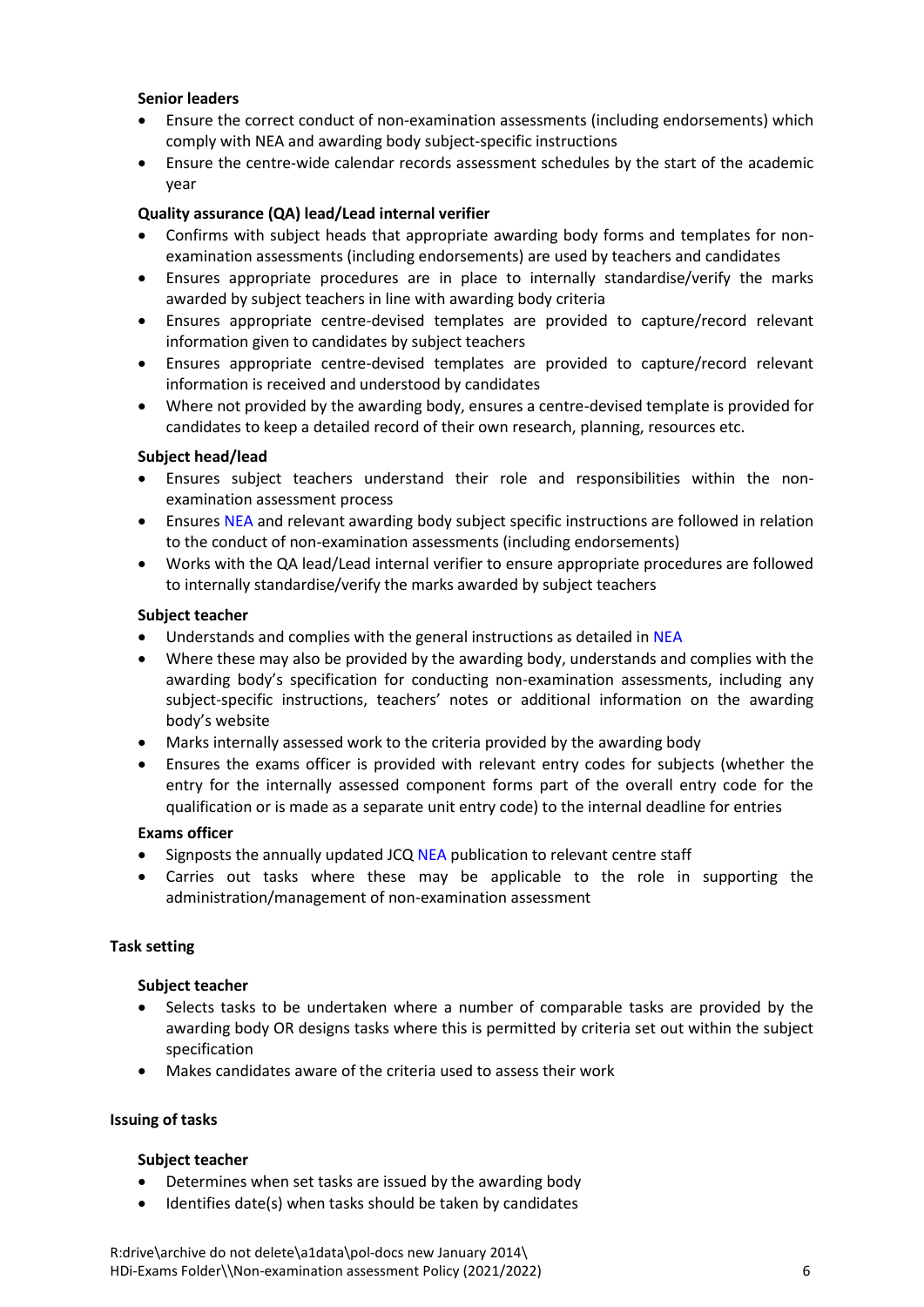- Accesses set tasks in sufficient time to allow planning, resourcing and teaching and ensures that materials are stored securely at all times
- Ensures the correct task is issued to candidates

# <span id="page-6-0"></span>**Task taking**

# <span id="page-6-1"></span>**Supervision**

# **Subject teacher**

- Checks the awarding body's subject-specific requirements ensuring candidates take tasks under the required conditions and supervision arrangements
- Ensures there is sufficient supervision to enable the work of a candidate to be authenticated
- Ensures there is sufficient supervision to ensure the work a candidate submits is their own
- Is confident where work may be completed outside of the centre without direct supervision, that the work produced is the candidate's own
- Where candidates may work in groups, keeps a record of each candidate's contribution which must be possible to attribute assessable outcomes to individual candidates
- Ensures candidates are aware of the current JCQ documents [Information for candidates](http://www.jcq.org.uk/exams-office/information-for-candidates-documents)  [non-examination assessments](http://www.jcq.org.uk/exams-office/information-for-candidates-documents) an[d Information for candidates -](http://www.jcq.org.uk/exams-office/information-for-candidates-documents) Social Media
- Ensures candidates understand and comply with the regulations in relevant JCQ *Information for candidates* documents

# <span id="page-6-2"></span>**Advice and feedback**

# **Subject teacher**

- As relevant to the subject/component, advises candidates on relevant aspects before candidates begin working on a task
- Will not provide candidates with model answers or writing frames specific to the task
- When reviewing candidates' work, unless prohibited by the specification, provides oral and written advice at a general level to candidates
- Allows candidates to revise and re-draft work after advice has been given at a general level
- Records any assistance given beyond general advice and takes it into account in the marking or submits it to the external examiner
- Ensures when work has been assessed, candidates are not allowed to revise it

# <span id="page-6-3"></span>**Resources**

# **Subject teacher**

- Refers to the awarding body's specification and/or associated documentation to determine if candidates have restricted/unrestricted access to resources when planning and researching their tasks
- Ensures conditions for any formally supervised sessions are known and put in place
- Ensures appropriate arrangements are in place to keep the work to be assessed, and any preparatory work, secure between any formally supervised sessions, including work that is stored electronically
- Ensures conditions for any formally supervised sessions are understood and followed by candidates
- Ensures candidates understand that they are not allowed to introduce augmented notes or new resources between formally supervised sessions
- Ensures that where appropriate to include references, candidates keep a detailed record of their own research, planning, resources etc.

# <span id="page-6-4"></span>**Word and time limits**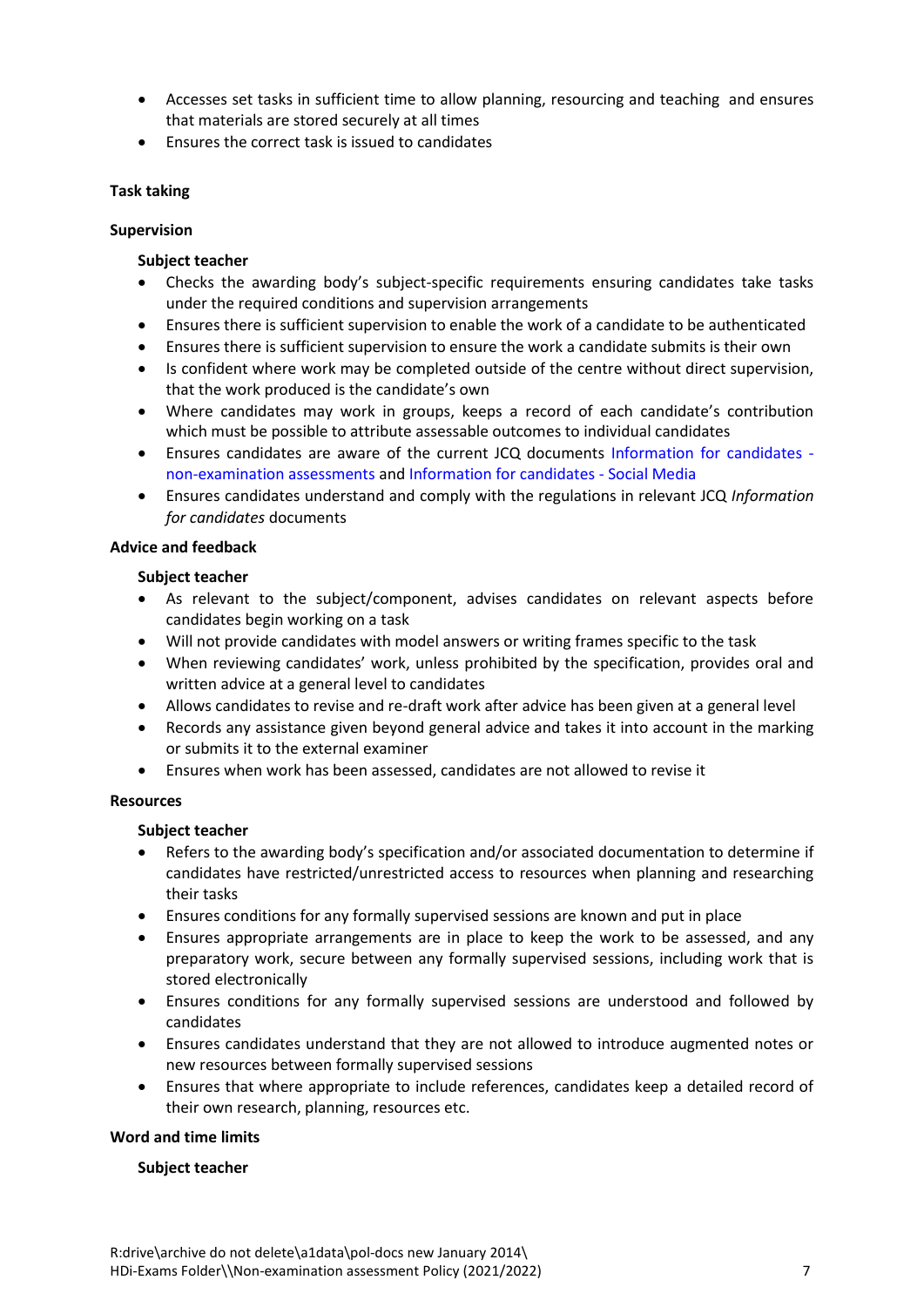Refers to the awarding body's specification to determine where word and time limits apply/are mandatory

# <span id="page-7-0"></span>**Collaboration and group work**

# **Subject teacher**

- Unless stated otherwise in the awarding body's specification, and where appropriate, allows candidates to collaborate when carrying out research and preparatory work
- Ensures that it is possible to attribute assessable outcomes to individual candidates
- Ensures that where an assignment requires written work to be produced, each candidate writes up their own account of the assignment
- Assesses the work of each candidate individually

# <span id="page-7-1"></span>**Authentication procedures**

# **Subject teacher**

- Where required by the awarding body's specification
	- $\circ$  ensures candidates sign a declaration confirming the work they submit for final assessment is their own unaided work
	- $\circ$  signs the teacher declaration of authentication confirming the requirements have been met
- Keeps signed candidate declarations on file until the deadline for requesting reviews of results has passed or until any appeal, malpractice or other results enquiry has been completed, whichever is later
- Provides signed candidate declarations where these may be requested by a JCQ Centre Inspector
- Where there may be doubt about the authenticity of the work of a candidate or if malpractice is suspected, follows the authentication procedures and malpractice information i[n NEA](http://www.jcq.org.uk/exams-office/non-examination-assessments) and informs a member of the senior leadership team
- Understands that if, during the external moderation process, it is found that the work has not been properly authenticated, the awarding body will set the mark(s) awarded by the centre to zero

# <span id="page-7-2"></span>**Presentation of work**

# **Subject teacher**

- Obtains informed consent at the beginning of the course from parents/carers if videos or photographs/images of candidates will be included as evidence of participation or contribution
- Instructs candidates to present work as detailed in [NEA](http://www.jcq.org.uk/exams-office/non-examination-assessments) unless the awarding body's specification gives different subject-specific instructions
- Instructs candidates to add their candidate number, centre number and the component code of the assessment as a header/footer on each page of their work

# <span id="page-7-3"></span>**Keeping materials secure**

- When work is being undertaken by candidates under formal supervision, ensures work is securely stored between sessions (if more than one session)
- When work is submitted by candidates for final assessment, ensures work is securely stored
- Follows secure storage instructions as defined in [NEA](http://www.jcq.org.uk/exams-office/non-examination-assessments) 4.8
- Takes sensible precautions when work is taken home for marking
- Stores internally assessed work, including the sample returned after awarding body moderation, securely until all possible post-results services have been exhausted
- If post-results services have not been requested, returns internally assessed work to candidates (if requested by a candidate) after the deadline for requesting a review of results for the relevant series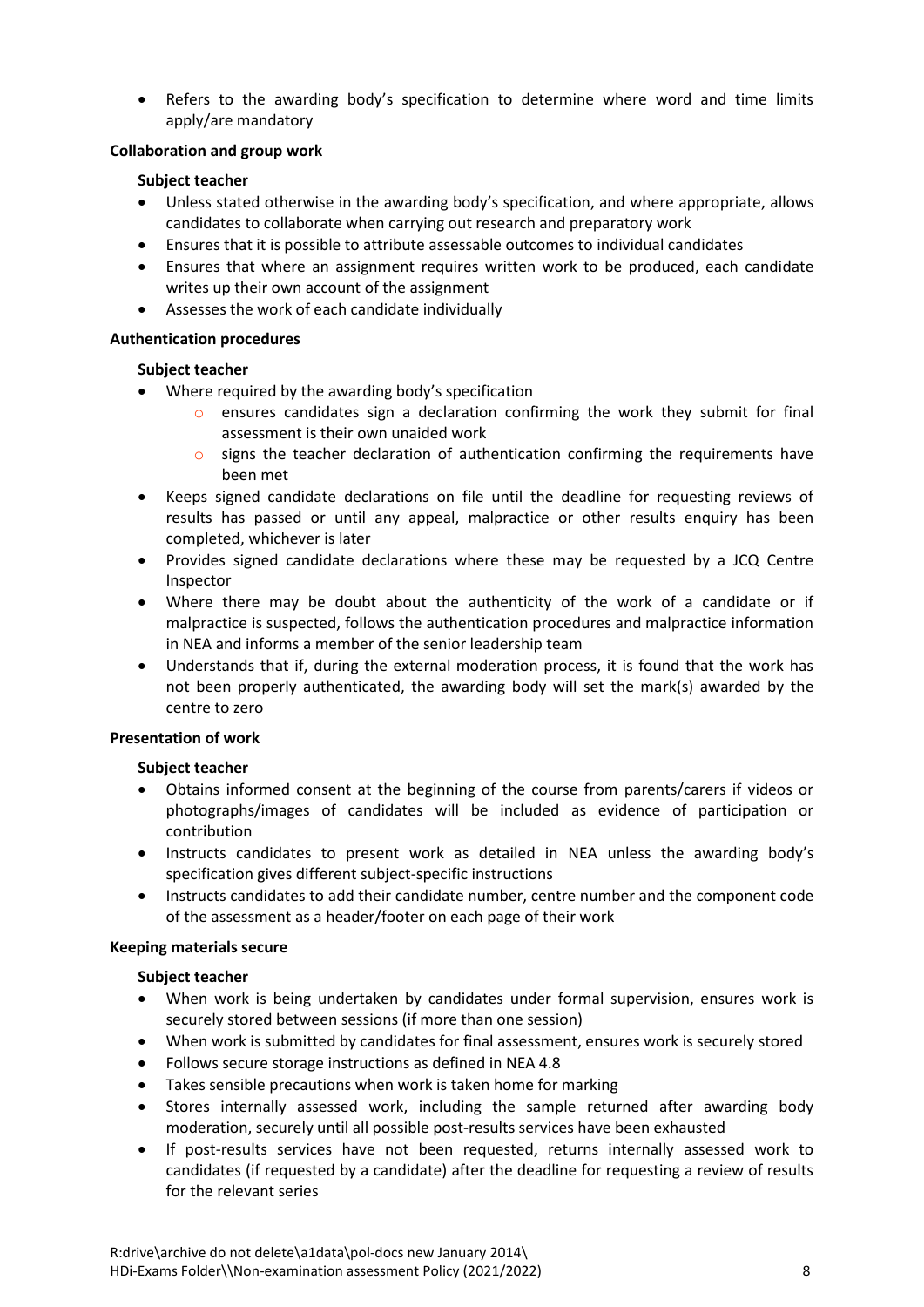- If post-results services have been requested, returns internally assessed work to candidates (if requested by a candidate) once the review of results and any subsequent appeal has been completed
- Reminds candidates of the need to keep their own work secure at all times and not share completed or partially completed work on-line, on social media or through any other means (Reminds candidates of the contents of the JCQ document *Information for candidates – Social Media)*
- Where work is stored electronically, liaises with the IT Manager to ensure the protection and back-up of candidates' work and that appropriate arrangements are in place to restrict access to it between sessions
- Understands that during the period from the submission of work for formal assessment until the deadline for requesting a review of results, copies of work may be used for other purposes, provided that the originals are stored securely as required

# **IT Manager**

- Ensures appropriate arrangements are in place to restrict access between sessions to candidates' work where work is stored electronically
- Restricts access to this material and utilises appropriate security safeguards such as firewall protection and virus scanning software
- Employs an effective back-up strategy so that an up to date archive of candidates' evidence is maintained
- Considers encrypting any sensitive digital media to ensure the security of the data stored within it and refers to awarding body guidance to ensure that the method of encryption is suitable

# <span id="page-8-0"></span>**Task marking – externally assessed components**

# <span id="page-8-1"></span>**Conduct of externally assessed work**

# **Subject teacher**

- Liaises with the exams officer regarding the arrangements for any externally assessed components of a specification which must be conducted within a window of dates specified by the awarding body and where applicable, according to JCQ *Instructions for conducting examinations*
- Liaises with the Visiting Examiner where this may be applicable to any externally assessed component

# **Exams officer**

- Arranges timetabling, rooming and invigilation where and if this is applicable to any externally assessed non-examination component of a specification
- Conducts the externally assessed component within the window specified by the awarding body and where applicable, according to JCQ *Instructions for conducting examinations*

#### **Submission of work**

#### **Subject teacher**

Pays close attention to the completion of the attendance register, if applicable

# **Exams officer**

- Provides the attendance register to the subject teacher where applicable
- Ensures the awarding body's attendance register for any externally assessed component is completed correctly
- Where candidates' work must be despatched to an awarding body's examiner or uploaded electronically, ensures this is completed by the date specified by the awarding body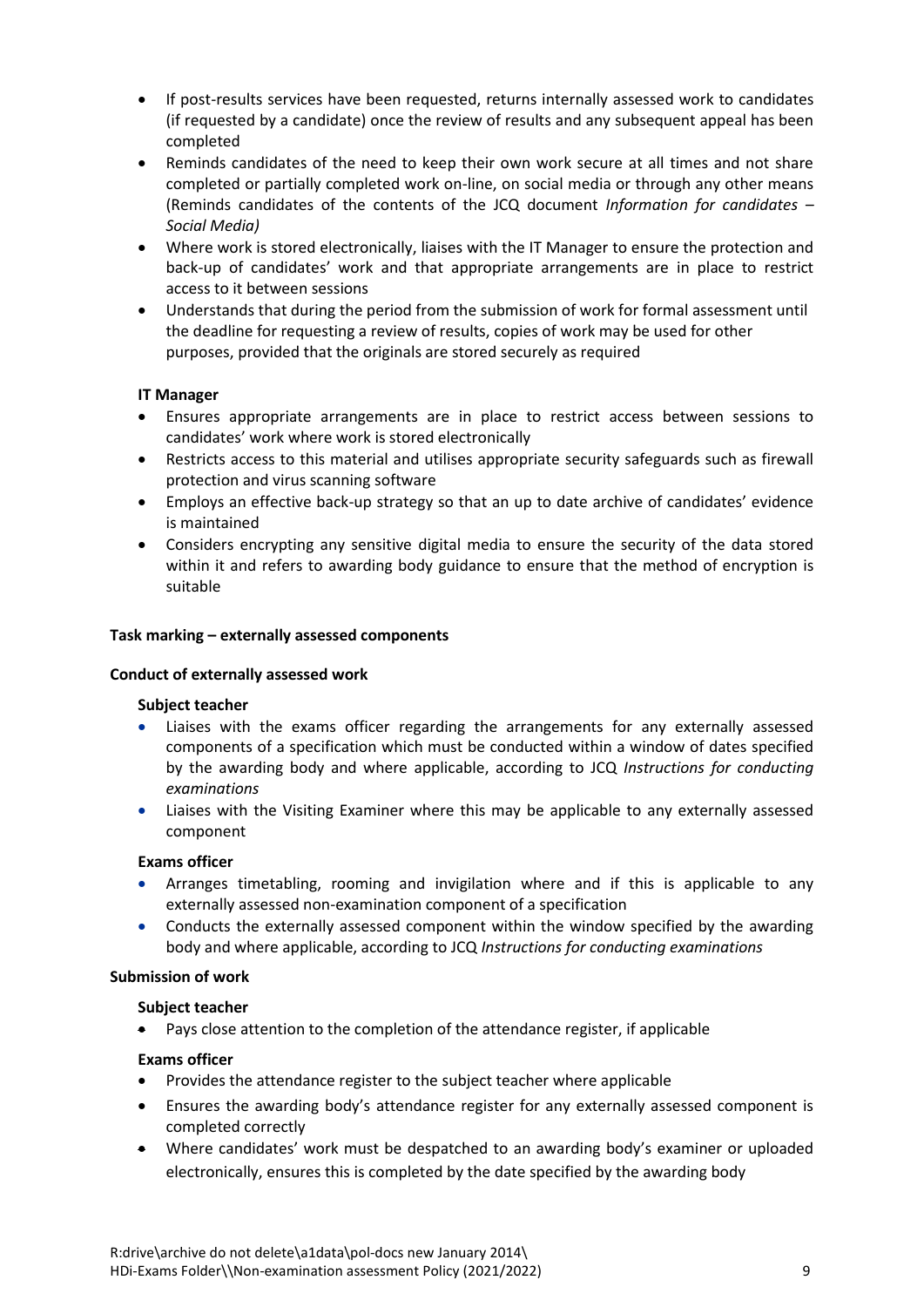- Keeps a copy of the attendance register until after the deadline for reviews of results for the exam series
- Packages the work as required by the awarding body and attaches the examiner address label
- Ensures that the package in which the work is despatched is robust and securely fastened
- Despatches the work to the awarding body's instructions by the required deadline

# <span id="page-9-0"></span>**Task marking – internally assessed components**

# <span id="page-9-1"></span>**Marking and annotation**

# **Head of centre**

- Makes every effort to avoid situations where a candidate is assessed by a person who has a close personal relationship with the candidate, for example, members of their family (which includes step-family, foster family and similar close relationships) or close friends and their immediate family (e.g son/daughter)
- Where this cannot be avoided, ensures the possible conflict of interest is declared to the relevant awarding body and the marked work is submitted for moderation whether or not it is part of the moderation sample

# **Subject head/lead**

 Sets timescales for teachers to inform candidates of their centre-assessed marks that will allow sufficient time for a candidate to appeal an internal assessment decision/request a review of the centre's marking prior to the marks being submitted to the awarding body external deadline

# **Subject teacher**

- Accesses awarding body training/updates as required to ensure familiarity with the mark scheme/marking process
- Marks candidates' work in accordance with the marking criteria provided by the awarding body
- Annotates candidates' work as required to facilitate internal standardisation of marking and enable external moderation to check that marking is in line with the assessment criteria
- Informs candidates of their marks which could be subject to change by the awarding body moderation process
- Ensures candidates are informed of the timescale set by the subject lead or as indicated in the centre's *internal appeals procedure* to enable an internal appeal/request for a review of marking to be submitted by a candidate and the outcome known before final marks are submitted to the awarding body

# <span id="page-9-2"></span>**Internal standardisation**

# **Quality assurance (QA) lead/Lead internal verifier**

- Ensures that internal standardisation of marks across assessors and teaching groups takes place as required and to sequence
- Supports staff not familiar with the mark scheme (e.g. NQTs, supply staff etc.)
- Ensures accurate internal standardisation for example by
	- o obtaining reference materials at an early stage in the course
	- o holding a preliminary trial marking session prior to marking
	- $\circ$  carrying out further trial marking at appropriate points during the marking period
	- $\circ$  after most marking has been completed, holds a further meeting to make final adiustments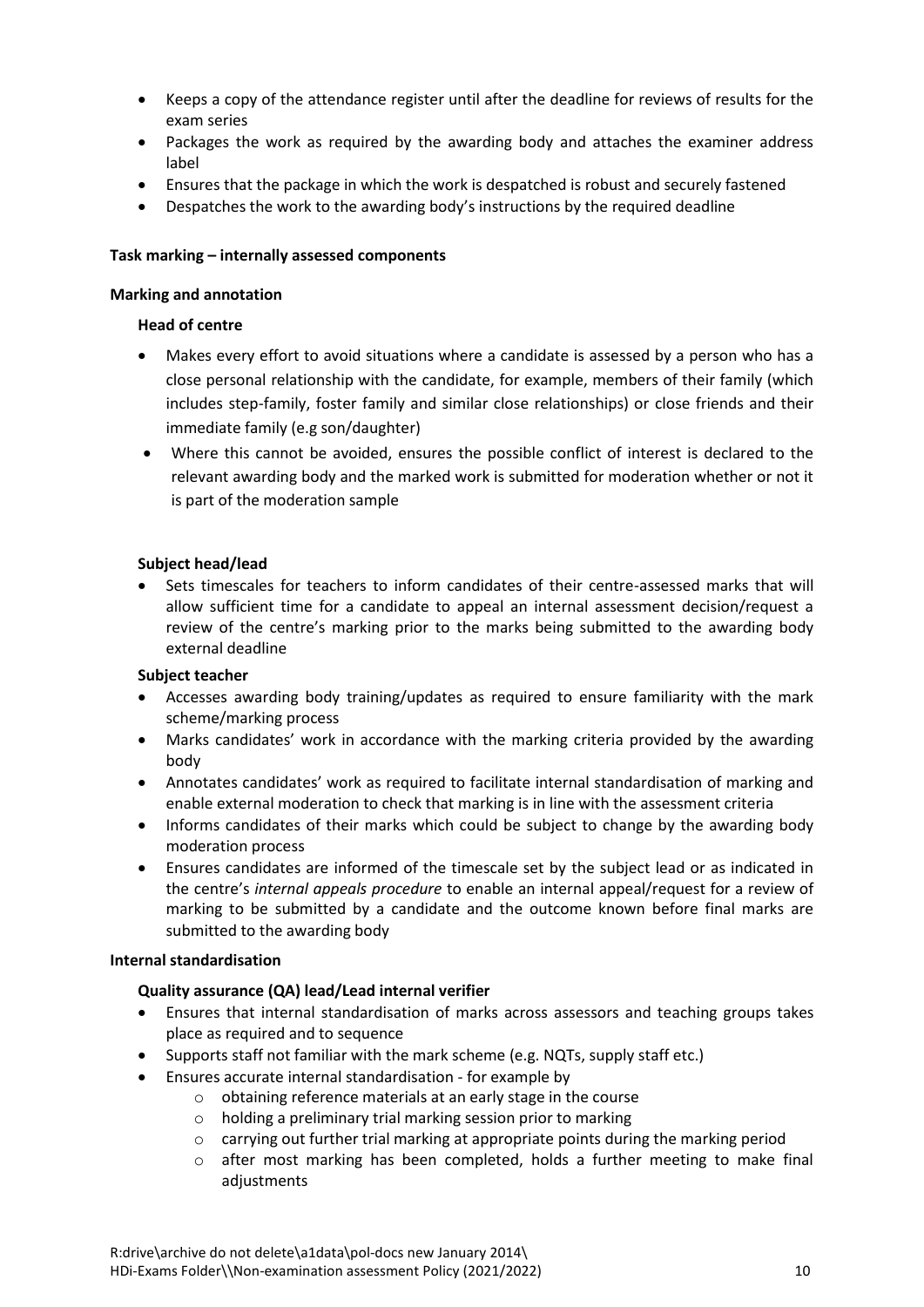- $\circ$  making final adjustments to marks prior to submission, retaining work and evidence of standardisation
- Retains evidence that internal standardisation has been carried out

# **Subject teacher**

- Indicates on work (or cover sheet) the date of marking
- Marks to common standards
- Keeps candidates work secure until after the closing date for review of results for the series concerned or until any appeal, malpractice or other results enquiry has been completed, whichever is later

# <span id="page-10-0"></span>**Consortium arrangements**

# **Subject head/lead**

- Ensures a consortium co-ordinator is nominated (where this may be required as the consortium lead)
- If the consortium lead, liaises with the exams officer to ensure the relevant awarding body is informed that the centre is part of a consortium by submitting Form JCQ/CCA *Centre consortium arrangements for centre-assessed work* for each exam series affected
- Ensures procedures for internal standardisation as a consortium are followed

# **Subject teacher**

- Provides marks to the exams officer to the internal deadline
- Provides the moderation sample to the exams officer to the internal deadline
- Retains all candidates' work in the consortium until after the deadline for reviews of results for the exam series concerned or until any appeal, malpractice or other results enquiry has been completed, whichever is later

# **Exams officer**

- Where the centre is the consortium lead
	- o submits an online notification of *Centre consortium arrangements for centreassessed work* to the relevant awarding body through the Centre Admin Portal (CAP) by no later than the published deadline for each exam series affected
	- o submits marks for home centre candidates to the awarding body deadline
	- $\circ$  liaises with the other exams officers in the consortium to arrange despatch of a single moderation sample to the awarding body deadline

# <span id="page-10-1"></span>**Submission of marks and work for moderation**

- Inputs and submits marks online, via the awarding body secure extranet site, keeping a record of the marks awarded, to the external deadline/Provides marks to the exams officer to the internal deadline
- Where responsible for marks input, ensures checks are made that marks for any additional candidates are submitted and ensures mark input is checked before submission to avoid transcription errors
- Submits the requested samples of candidates' work to the awarding body moderator by the external deadline, keeping a record of the work submitted/Provides the moderation sample to the exams officer to the internal deadline
- Ensures that where a candidate's work has been facilitated by a scribe or practical assistant, the relevant completed cover sheet is securely attached to the front of the work and sent to the moderator in addition to the sample requested
- Ensures the moderator is provided with authentication of candidates' work, confirmation that internal standardisation has been undertaken and any other subject-specific information where this may be required
- Submits any supporting documentation required by the awarding body/Provides the exams officer with any supporting documentation required by the awarding body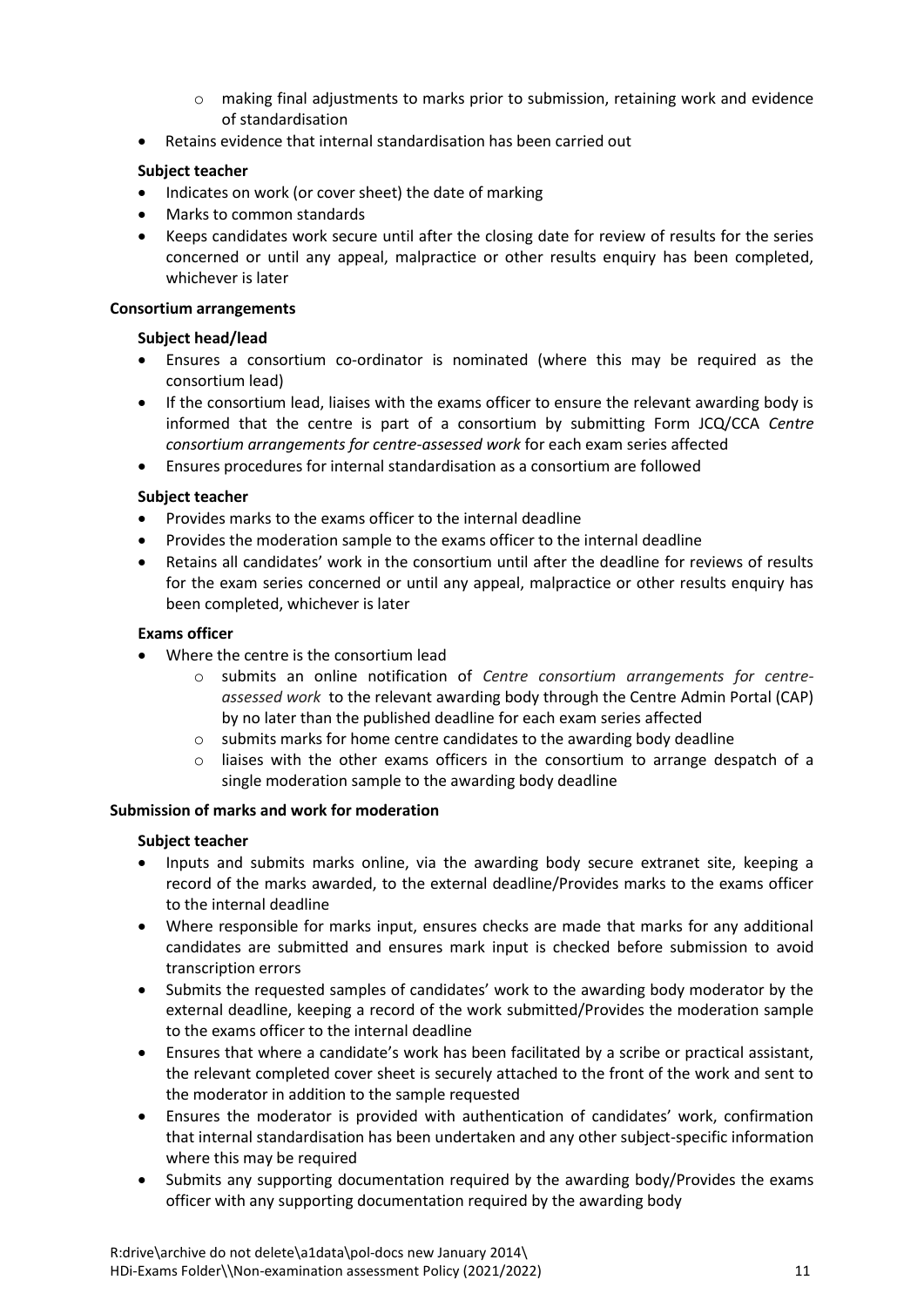# **Exams officer**

- Inputs and submits marks online, via the awarding body secure extranet site, keeping a record of the marks submitted, to the external deadline/Confirms with subject teachers that marks have been submitted to the awarding body deadline
- Where responsible for marks input, ensures checks are made that marks for any additional candidates are submitted and ensures mark input is checked before submission to avoid transcription errors
- Submits the requested samples of candidates' work to the moderator by the awarding body deadline, keeping a record of the work submitted/Confirms with Subject teacher that the moderation sample has been submitted to the awarding body deadline
- Ensures that for postal moderation
	- o work is dispatched in packaging provided by the awarding body
	- $\circ$  moderator label(s) provided by the awarding body are affixed to the packaging
	- $\circ$  proof of dispatch is obtained and kept on file until the successful issue of final results
- Through the subject teacher, ensures the moderator is provided with authentication of candidates' work, confirmation that internal standardisation has been undertaken and any other subject-specific information where this may be required
- Through the subject teacher, submits any supporting documentation required by the awarding body

# <span id="page-11-0"></span>**Storage and retention of work after submission of marks**

# **Subject teacher**

- Keeps a record of names and candidate numbers for candidates whose work was included in the moderation sample
- Retains all marked candidates' work (including any sample returned after moderation) under secure conditions for the required retention period
- In liaison with the IT Manager, takes steps to protect any work stored electronically from corruption and has a back-up procedure in place
- If retention is a problem because of the nature of the work, retains some form of evidence such as photos, audio or media recordings

# **Exams officer**

 Ensures any sample returned after moderation is logged and returned to the subject teacher for secure storage and required retention

# <span id="page-11-1"></span>**External moderation – the process**

# **Subject teacher**

- Ensures that awarding body or its moderator receive the correct samples of candidates' work
- Where relevant, liaises with the awarding body/moderator where the moderator visits the centre to mark the sample of work
- Complies with any request from the moderator for remaining work or further evidence of the centre's marking

# <span id="page-11-2"></span>**External moderation – feedback**

# **Subject head/lead**

- Checks the final moderated marks when issued to the centre when the results are published
- Checks moderator reports and ensures that any remedial action, if necessary, is undertaken before the next exam series

# **Exams officer**

- Accesses or signposts moderator reports to relevant staff
- Takes remedial action, if necessary, where feedback may relate to centre administration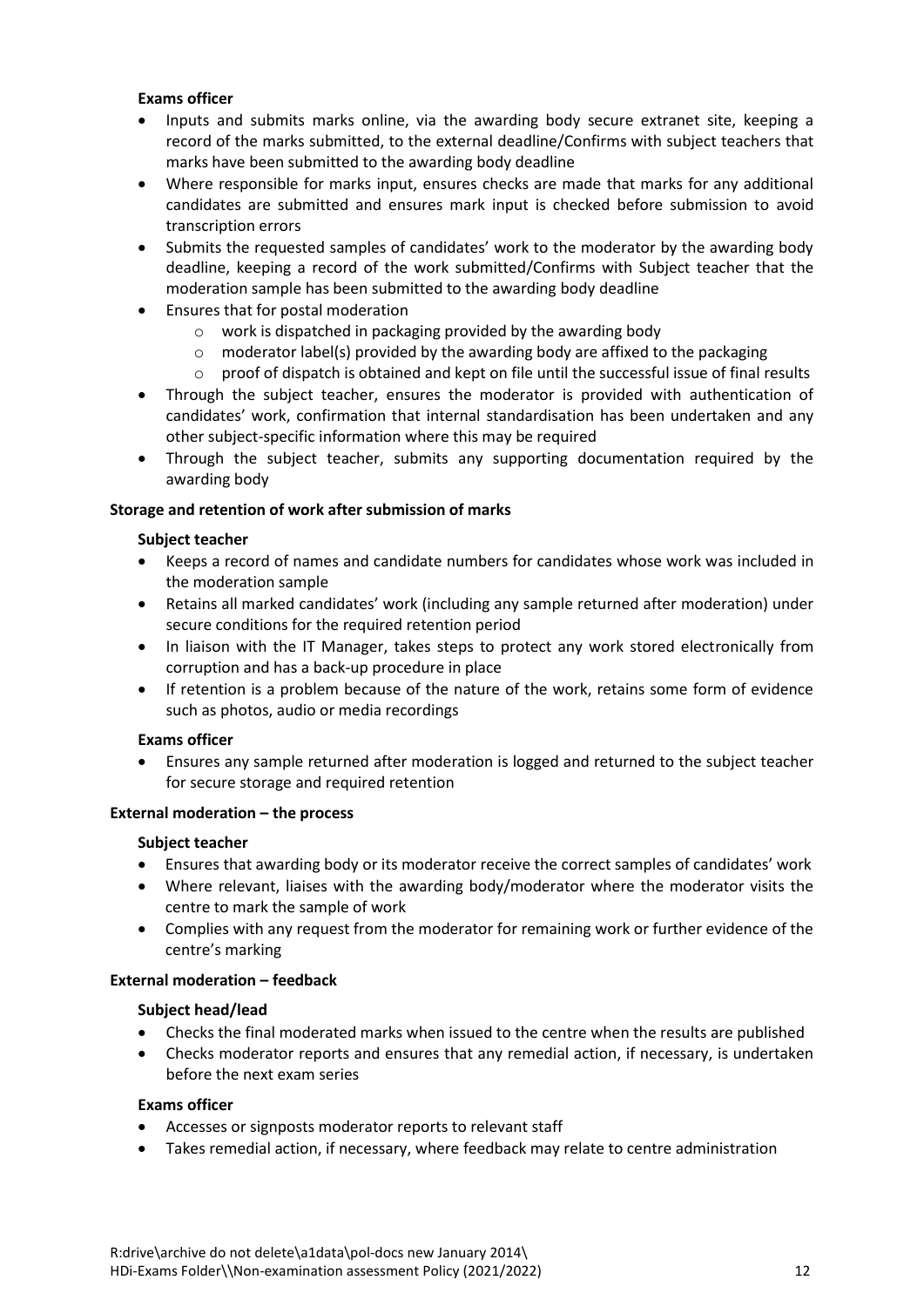# <span id="page-12-0"></span>**Access arrangements and reasonable adjustments**

# **Subject teacher**

 Works with the ALS lead/SENCo to ensure any access arrangements for eligible candidates are applied to assessments

# **Additional Learning Support (ALS lead)/Special educational needs coordinator (SENCo)**

- Follows the regulations and guidance in the JCQ publication [Access Arrangements and](http://www.jcq.org.uk/exams-office/access-arrangements-and-special-consideration)  [Reasonable Adjustments](http://www.jcq.org.uk/exams-office/access-arrangements-and-special-consideration) in relation to non-examination assessments including [Reasonable](https://www.jcq.org.uk/exams-office/access-arrangements-and-special-consideration/regulations-and-guidance)  [Adjustments for GCE A-level sciences](https://www.jcq.org.uk/exams-office/access-arrangements-and-special-consideration/regulations-and-guidance) – Endorsement of practical skills
- Where arrangements do not undermine the integrity of the qualification and is the candidate's normal way of working, will ensure access arrangements are in place and awarding body approval, where required, has been obtained prior to assessments taking place
- Makes subject teachers aware of any access arrangements for eligible candidates which need to be applied to assessments
- Works with subject teachers to ensure requirements for access arrangement candidates requiring the support of a facilitator in assessments are met
- Ensures that staff acting as an access arrangement facilitator are fully trained in their role

# <span id="page-12-1"></span>**Special consideration and loss of work**

# **Subject teacher**

- Understands that a candidate may be eligible for special consideration in assessments in certain situations where a candidate is absent and/or produces a reduced quantity of work
- Liaises with the exams officer when special consideration may need to be applied for a candidate taking assessments
- Liaises with the exams officer to report loss of work to the awarding body

# **Exams officer**

- Refers to/directs relevant staff to the JCQ publication [A guide to the special consideration](http://www.jcq.org.uk/exams-office/access-arrangements-and-special-consideration)  [process](http://www.jcq.org.uk/exams-office/access-arrangements-and-special-consideration) 
	- o Where a candidate is eligible, submits an application for special consideration via the awarding body's secure extranet site to the prescribed timescale
	- o Where application for special consideration via the awarding body's secure extranet site is not applicable, submits the required form to the awarding body to the prescribed timescale
	- o Keeps required evidence on file to support the application
- **•** Refers to/directs relevant staff where applicable to Form  $15 JCQ/LCW$  and where applicable submits to the relevant awarding body

# <span id="page-12-2"></span>**Malpractice**

# **Head of centre**

- Understands the responsibility to immediately report to the relevant awarding body any alleged, suspected or actual incidents of malpractice involving candidates, teachers, invigilators or other administrative staff
- Is familiar with the JCQ publicatio[n Suspected Malpractice: Policies and Procedures](http://www.jcq.org.uk/exams-office/malpractice)
- Ensures that those members of teaching staff involved in the direct supervision of candidates producing non-examination assessment are aware of the potential for malpractice and ensures that teaching staff are reminded that failure to report allegations of malpractice or suspected malpractice constitutes malpractice in itself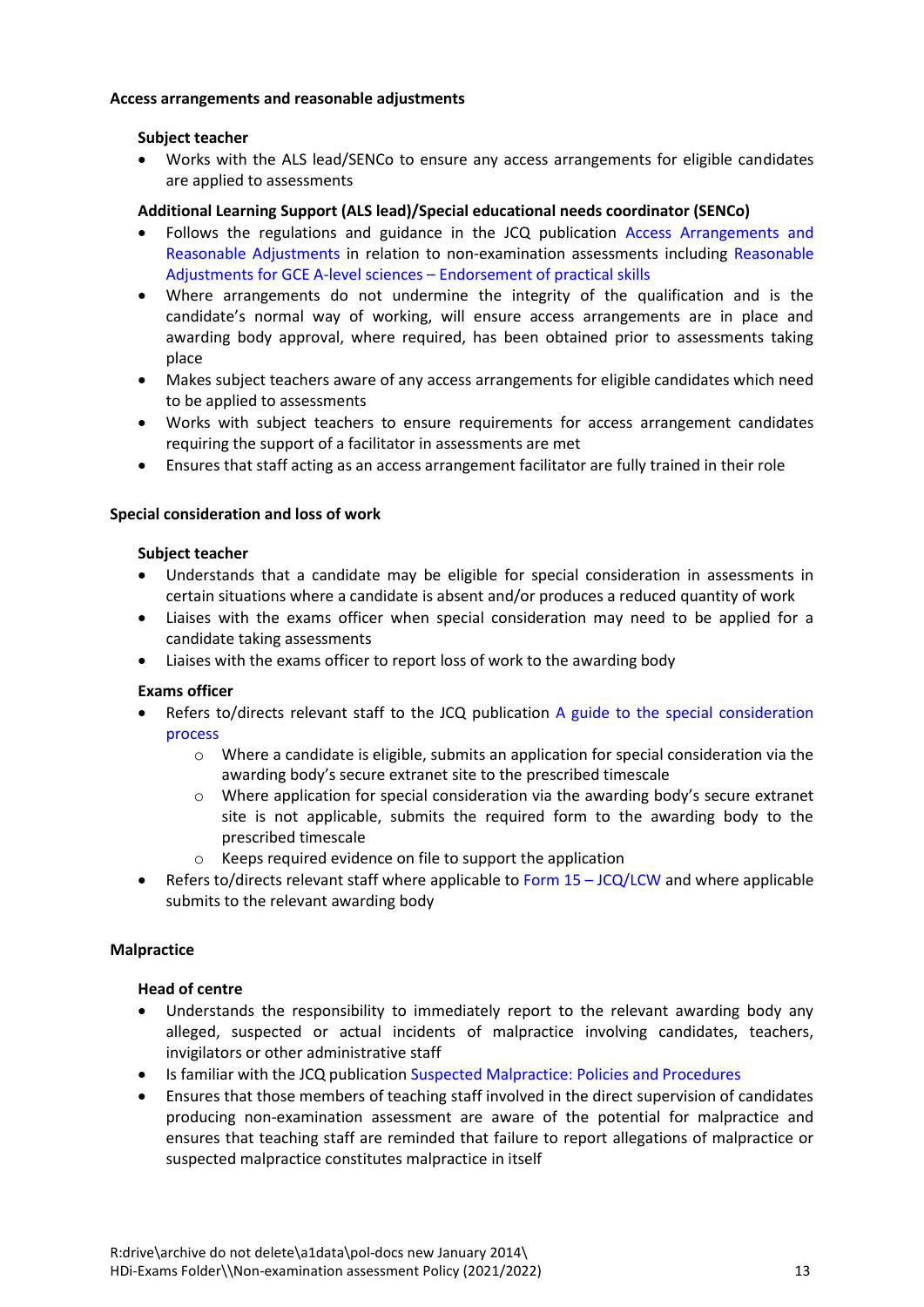# **Subject teacher**

- Is aware of the JCQ Notice to Centres [Sharing NEA material and candidates' work](http://www.jcq.org.uk/exams-office/non-examination-assessments) to mitigate against candidate and centre malpractice
- Ensures candidates understand what constitutes malpractice in non-examination assessments
- Ensures candidates understand the JCQ document [Information for candidates -](http://www.jcq.org.uk/exams-office/information-for-candidates-documents) non[examination assessments](http://www.jcq.org.uk/exams-office/information-for-candidates-documents)
- Ensures candidates understand the JCQ document [Information for candidates -](http://www.jcq.org.uk/exams-office/information-for-candidates-documents) Social Media
- Escalates and reports any alleged, suspected or actual incidents of malpractice involving candidates to the head of centre

# **Exams officer**

- Signposts the JCQ publication [Suspected Malpractice: Policies and Procedures](http://www.jcq.org.uk/exams-office/malpractice) to the head of centre
- Signposts the JCQ Notice to Centres [Sharing NEA material and candidates' work](http://www.jcq.org.uk/exams-office/non-examination-assessments) to subject heads
- Signposts candidates to the relevant JCQ information for candidates documents
- Where required, supports the head of centre in investigating and reporting incidents of alleged, suspected or actual malpractice

# <span id="page-13-0"></span>**Post-results services**

# **Head of centre**

- Is familiar with the JCQ publicatio[n Post-Results Services](https://www.jcq.org.uk/exams-office/post-results-services)
- Ensures the centre's *internal appeals procedures* clearly detail the procedure to be followed by candidates (or their parents/carers) appealing against a centre decision not to support a review of results or an appeal

# **Subject head/lead**

Provides relevant support to subject teachers making decisions about reviews of results

# **Subject teacher**

- Provides advice and guidance to candidates on their results and the post-results services available
- Provides the exams officer with the original sample or relevant sample of candidates' work that may be required for a review of moderation to the internal deadline

# **Exams officer**

- Is aware of the individual post-results services available for externally assessed and internally assessed components of non-examination assessments as detailed in the JCQ publication [Post-Results Services](https://www.jcq.org.uk/exams-office/post-results-services) (Information and guidance to centres...)
- Provides/signposts relevant centre staff and candidates to post-results services information
- Ensures any requests for post-results services that are available to non-examination assessments are submitted online via the awarding body secure extranet site to deadline

# <span id="page-13-1"></span>**Practical Skills Endorsement for the A Level Sciences designed for use in England**

# **Head of centre**

- Returns an online 'Head of Centre declaration' at the time of the National Centre Number Register annual update confirming that all reasonable steps have been or will be taken to ensure that all candidates at the centre have had, or will have, the opportunity to undertake the prescribed practical activities
- Ensures new lead teachers undertake the required training provided by the awarding body on the implementation of the practical endorsement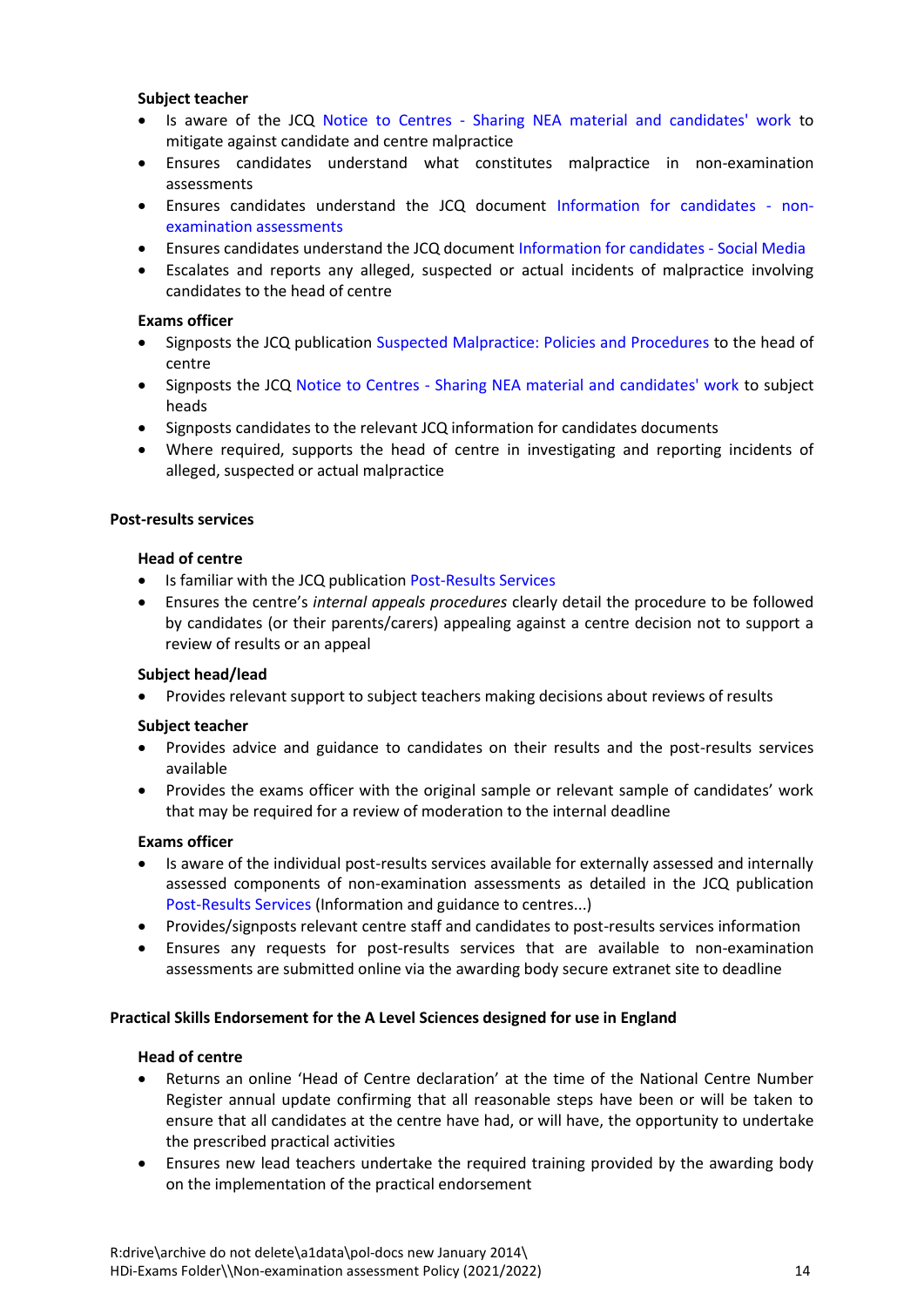Ensures relevant centre staff liaise with all relevant parties in relation to arrangements for and conduct of the monitoring visit

# **Quality assurance (QA) lead/Lead internal verifier**

 Ensures arrangements are in place for implementing the requirements of the practical endorsement appropriately and applying the standards appropriately

# **Subject head/lead**

- Confirms understanding of the *Practical Skills Endorsement for the A Level Sciences designed for use in England* and ensures any relevant JCQ/awarding body instructions are followed
- Ensures where the centre intends to enter candidates for the first time for one or more of the A level subjects, the relevant awarding body will be contacted at the beginning of the course
- Undertakes any training provided by the awarding body on the implementation of the practical endorsement
- Disseminates information to subject teachers ensuring the standards can be applied appropriately
- Liaises with all relevant parties in relation to arrangements for and conduct of a monitoring visit

# **Subject teacher**

- Ensures all the JCQ/awarding body requirements/instructions in relation to the endorsement are known, understood and followed
- Ensures the required arrangements for practical activities are in place
- Provides all the required centre records
- Ensures candidates provide the required records
- Provides any required information to the subject lead regarding the monitoring visit
- Assesses candidates using *Common Practical Assessment Criteria (CPAC)*
- Applies for an exemption where a candidate cannot access the practical endorsement due to a substantial impairment
- Follows the awarding body's instructions for the submission of candidates *Pass* or *Not Classified* assessment outcome/provides assessment outcomes to the exams officer to the internal deadline

# **Exams officer**

- Accepts contact with the monitor and passes information to the subject lead for a visit to be arranged with at least two weeks notice
- Confirms with the subject teacher that assessment outcomes have been submitted to the awarding body to the external deadline/Follows the awarding body's instructions for the submission of candidates Pass or Not Classified assessment outcome

# <span id="page-14-0"></span>**Spoken Language Endorsement for GCSE English Language specifications designed for use in England**

# **Head of centre**

 Returns an online 'Head of Centre declaration' at the time of the National Centre Number Register annual update, confirming that all reasonable steps have been or will be taken to ensure that all candidates at the centre have had, or will have, the opportunity to undertake the Spoken Language endorsement

# **Quality assurance (QA) lead/Lead internal verifier**

 Ensures the appropriate arrangements are in place for internal standardisation of assessments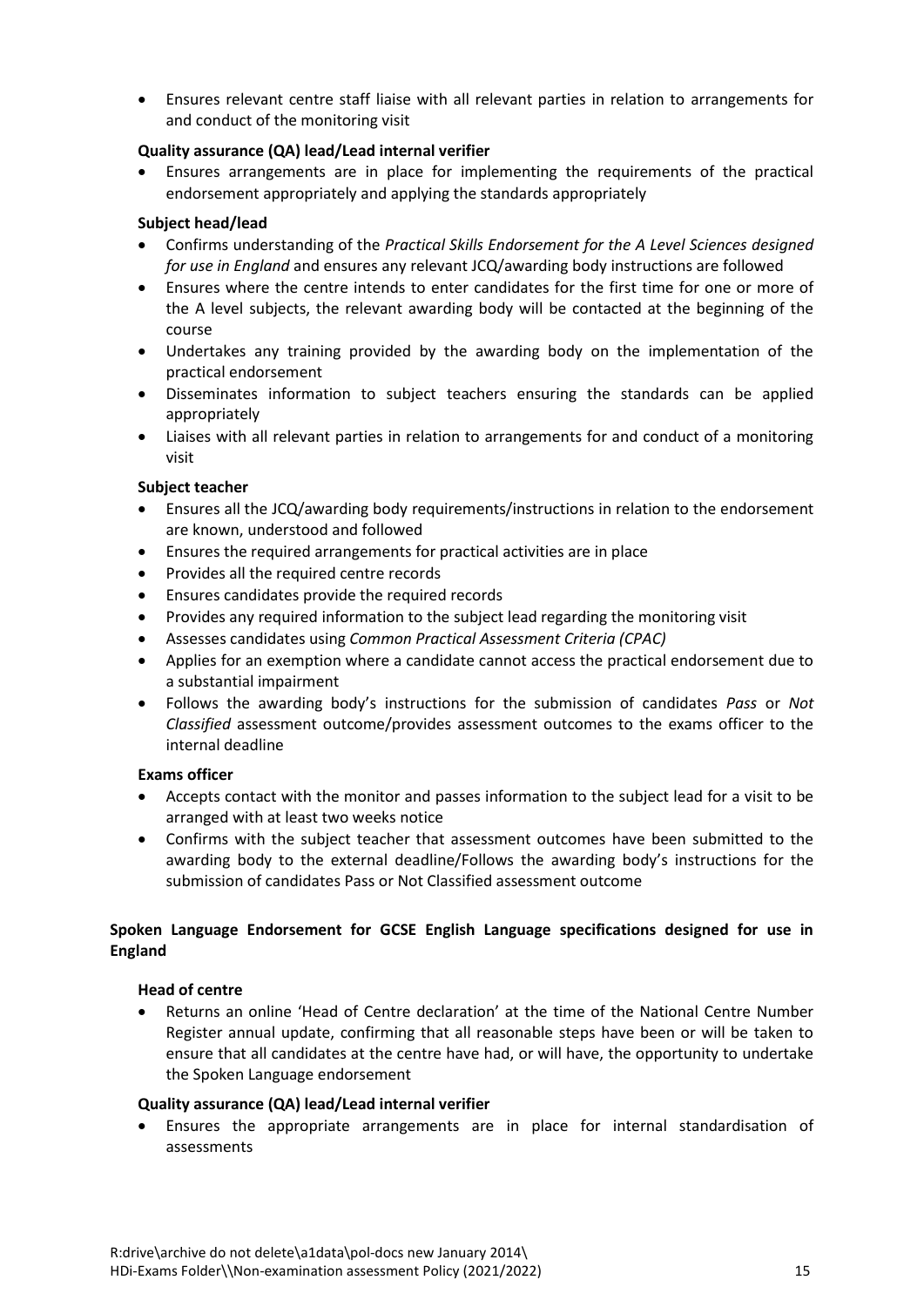# **Subject head/lead**

- Confirms understanding of the *Spoken Language Endorsement for GCSE English Language specifications designed for use in England* and ensures any relevant JCQ/awarding body instructions are followed
- Ensures the required task setting and task taking instructions are followed by subject teachers
- Ensures subject teachers assess candidates, either live or from recordings, using the common assessment criteria
- Ensures for monitoring purposes, audio-visual recordings of the presentations of a sample of candidates are provided

# **Subject teacher**

- Ensures all the requirements in relation to the endorsement are known and understood
- Follows the required task setting and task taking instructions
- Assesses candidates, either live or from recordings, using the common assessment criteria
- Provides audio-visual recordings of the presentations of a sample of candidates for monitoring purposes
- Follows the awarding body's instructions for the submission of grades (*Pass, Merit, Distinction* or *Not Classified*) and the storage and submission of recordings

# **Exams officer**

Follows the awarding body's instructions for the submission of grades and recordings

# <span id="page-15-0"></span>**Private candidates**

#### **Subject head/lead**

- According to centre policy, confirms if private candidates (including distance learners and home educated candidates) are accepted by the centre for entry for subjects containing components of non-examination assessment (where the specification may be made available to private candidates by the awarding body)
- Ensures relevant staff in the centre administer all aspects of the non-examination assessment process for a private candidate, according to the awarding body's specification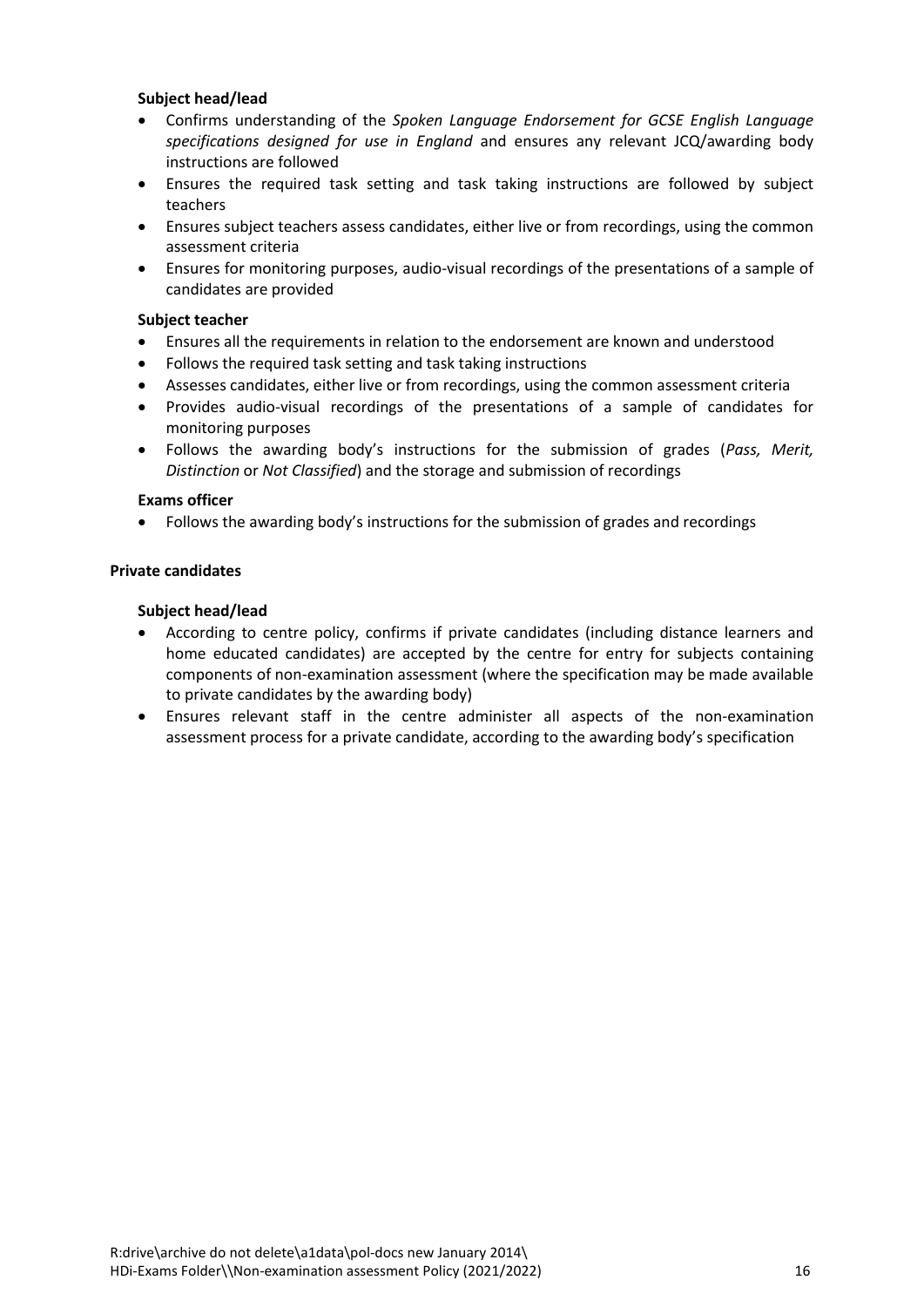# <span id="page-16-0"></span>**Qualification/Subject specific additional information**

This section provides additional information/procedures for planning and managing non-examination assessments in specific subjects of qualifications.

# **GCSE Art, Craft & Design and GCSE Photography**

For summer 2021, component 1 carries the full 100% weighting and there is no externally set assignment for component 2.

- The subject lead will ensure that candidates are given 120GLHs of lesson time for completion of Component 1, to complete the specification set by the awarding body.
- The subject teacher will ensure the work for component 1 has been uploaded as an online portfolio to the awarding body intranet by the deadline set (15th May 2021)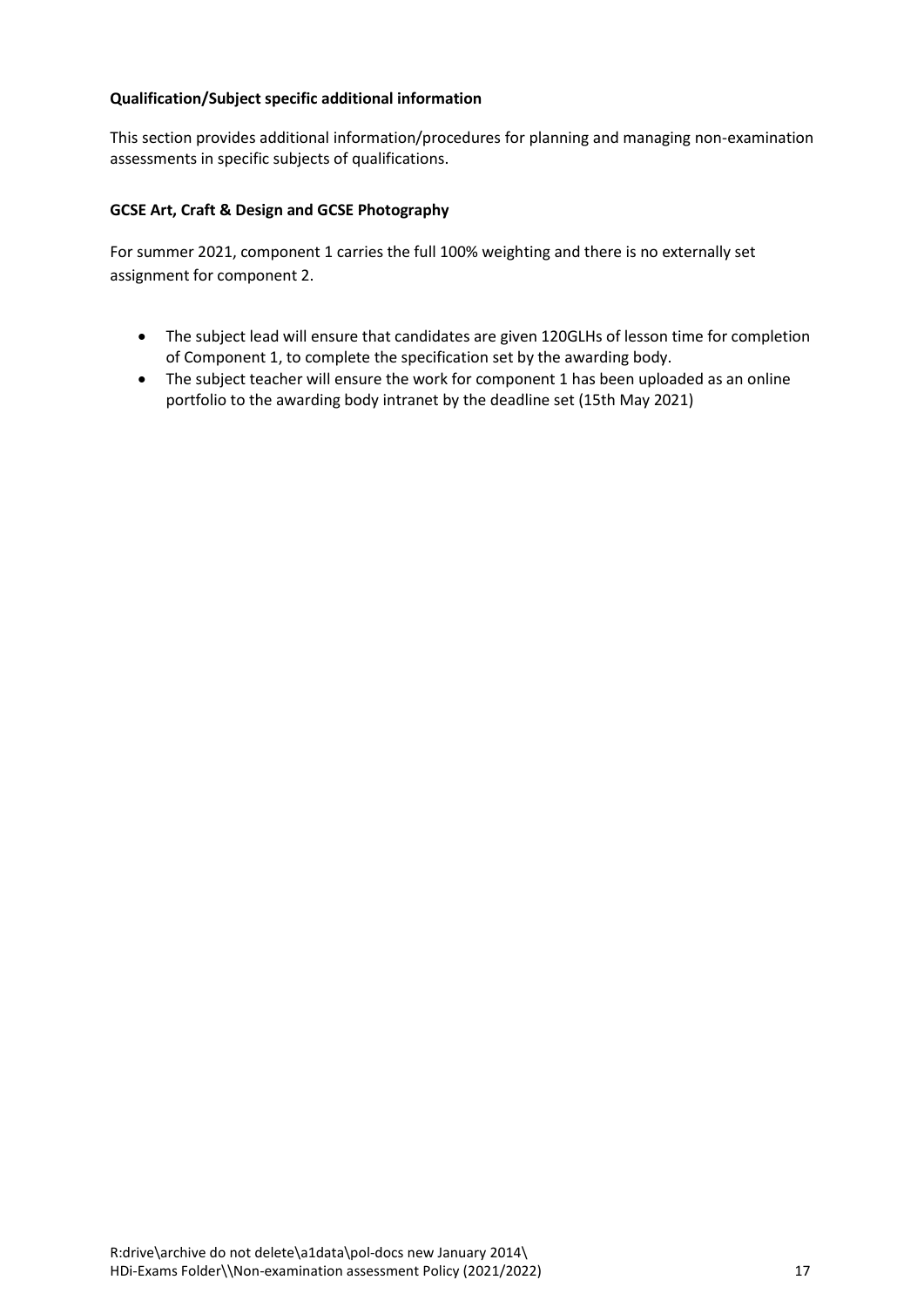# <span id="page-17-0"></span>**Management of issues and potential risks associated with non-examination assessments**

| Issue/Risk                                                                                                                           | Centre actions to manage issue/mitigate risk                                                                                                                                                                                                                                                                                                                                                                                                                                                                                                                                                                                                                                                                                                                                                                                                                                                                         | Action by                                                     |
|--------------------------------------------------------------------------------------------------------------------------------------|----------------------------------------------------------------------------------------------------------------------------------------------------------------------------------------------------------------------------------------------------------------------------------------------------------------------------------------------------------------------------------------------------------------------------------------------------------------------------------------------------------------------------------------------------------------------------------------------------------------------------------------------------------------------------------------------------------------------------------------------------------------------------------------------------------------------------------------------------------------------------------------------------------------------|---------------------------------------------------------------|
| Centre staff malpractice                                                                                                             | Records confirm that relevant centre staff are familiar with<br>and follow:<br>the current JCQ publication Instructions for conducting non-<br>examination assessments<br>the JCQ document Notice to Centres - Sharing NEA material<br>$\bullet$<br>and candidates' work - www.jcq.org.uk/exams-office/non-<br>examination-assessments                                                                                                                                                                                                                                                                                                                                                                                                                                                                                                                                                                               | Head of<br>Centre<br>Exams<br>Officer                         |
| Candidate malpractice                                                                                                                | Records confirm that candidates are informed and understand they<br>must not:<br>submit work which is not their own<br>$\bullet$<br>make available their work to other candidates through any<br>medium<br>allow other candidates to have access to their own<br>independently sourced material<br>assist other candidates to produce work<br>use books, the internet or other sources without<br>acknowledgement or attribution<br>submit work that has been word processed by a third party<br>without acknowledgement<br>include inappropriate, offensive or obscene material<br>Records confirm that candidates have been made aware of the JCQ<br>documents Information for candidates - non-examination<br>assessments and Information for candidates - Social Media -<br>www.jcq.org.uk/exams-office/information-for-candidates-<br>documents and understand they must not post their work on social<br>media | Exams<br>Officer                                              |
|                                                                                                                                      | Task setting                                                                                                                                                                                                                                                                                                                                                                                                                                                                                                                                                                                                                                                                                                                                                                                                                                                                                                         |                                                               |
| Awarding body set task: IT<br>failure/corruption of task details<br>where set task details accessed<br>from the awarding body online | Awarding body key date for accessing/downloading set task noted<br>prior to start of course<br>IT systems checked prior to key date<br>Alternative IT system used to gain access<br>Awarding body contacted to request direct email of task details                                                                                                                                                                                                                                                                                                                                                                                                                                                                                                                                                                                                                                                                  | Exams<br>Officer<br>Subject<br>Head<br>$\mathsf{I}\mathsf{T}$ |
| Centre set task: Subject teacher<br>fails to meet the assessment<br>criteria as detailed in the<br>specification                     | Ensures that subject teachers access awarding body training<br>information, practice materials etc.<br>Records confirmation that subject teachers understand the task<br>setting arrangements as defined in the awarding body's<br>specification<br>Samples assessment criteria in the centre set task                                                                                                                                                                                                                                                                                                                                                                                                                                                                                                                                                                                                               | Subject<br>Head                                               |
| Candidates do not understand<br>the marking criteria and what<br>they need to do to gain credit                                      | A simplified version of the awarding body's marking criteria<br>described in the specification that is not specific to the work of an<br>individual candidate or group of candidates is produced for<br>candidates<br>Records confirm all candidates understand the marking criteria<br>Candidates confirm/record they understand the marking criteria                                                                                                                                                                                                                                                                                                                                                                                                                                                                                                                                                               | Subject<br>Head<br>Subject<br>Teacher                         |
| Subject teacher long term                                                                                                            | See centre's Exam Contingency Plan - Teaching staff extended                                                                                                                                                                                                                                                                                                                                                                                                                                                                                                                                                                                                                                                                                                                                                                                                                                                         | Subject                                                       |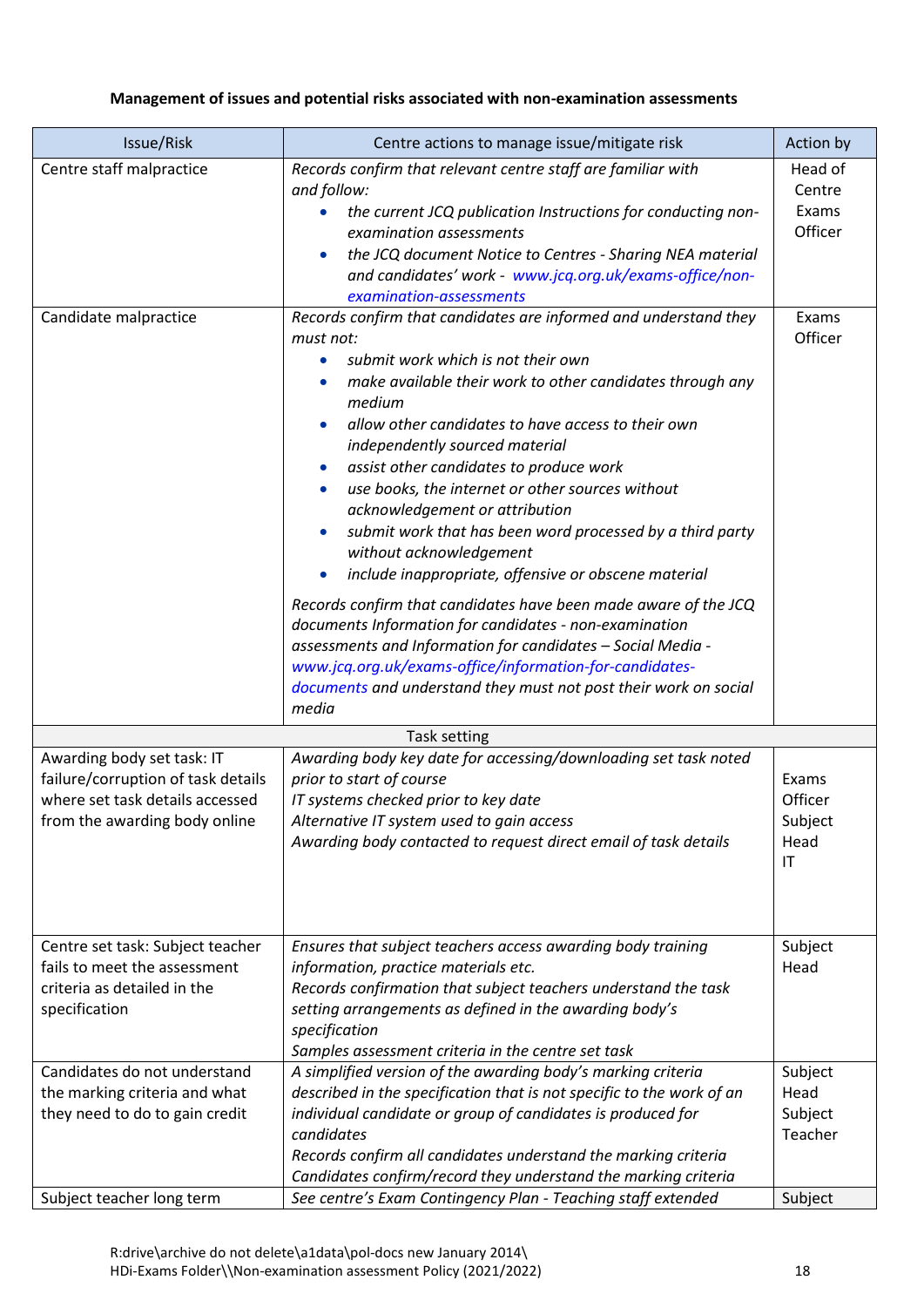| Issue/Risk                                                                                                                                                                    | Centre actions to manage issue/mitigate risk                                                                                                                                                                                                                                                                                                                                                                            | Action by                                                 |
|-------------------------------------------------------------------------------------------------------------------------------------------------------------------------------|-------------------------------------------------------------------------------------------------------------------------------------------------------------------------------------------------------------------------------------------------------------------------------------------------------------------------------------------------------------------------------------------------------------------------|-----------------------------------------------------------|
| absence during the task setting                                                                                                                                               | absence at key points in the exam cycle                                                                                                                                                                                                                                                                                                                                                                                 | Head                                                      |
| stage                                                                                                                                                                         | Issuing of tasks                                                                                                                                                                                                                                                                                                                                                                                                        |                                                           |
| Awarding body set task not<br>issued to candidates on time                                                                                                                    | Awarding body key date for accessing set task as detailed in the<br>specification noted prior to start of course<br>Course information issued to candidates contains details when set<br>task will be issued and needs to be completed by<br>Set task accessed well in advance to allow time for planning,<br>resourcing and teaching                                                                                   | Subject<br>Head<br>Subject<br>Teacher                     |
| The wrong task is given to<br>candidates                                                                                                                                      | Ensures course planning and information taken from the awarding<br>body's specification confirms the correct task will be issued to<br>candidates<br>Awarding body guidance sought where this issue remains<br>unresolved                                                                                                                                                                                               | Subject<br>Head<br>Subject<br>Teacher                     |
| Subject teacher long term<br>absence during the issuing of<br>tasks stage                                                                                                     | See centre's exam contingency plan - Teaching staff extended<br>absence at key points in the exam cycle                                                                                                                                                                                                                                                                                                                 | Subject<br>Head                                           |
| A candidate (or parent/carer)<br>expresses concern about<br>safeguarding, confidentiality or<br>faith in undertaking a task such<br>as a presentation that may be<br>recorded | Ensures the candidate's presentation does not form part of the<br>sample which will be recorded<br>Contacts the awarding body at the earliest opportunity where<br>unable to record the required number of candidates for the<br>monitoring sample                                                                                                                                                                      | Subject<br>Head<br>Subject<br>Teacher<br>Exams<br>Officer |
|                                                                                                                                                                               | Task taking                                                                                                                                                                                                                                                                                                                                                                                                             |                                                           |
| Supervision                                                                                                                                                                   |                                                                                                                                                                                                                                                                                                                                                                                                                         |                                                           |
| Planned assessments clash with<br>other centre or candidate<br>activities                                                                                                     | Assessment plan identified for the start of the course<br>Assessment dates/periods included in centre wide calendar                                                                                                                                                                                                                                                                                                     | Subject<br>Head                                           |
| Rooms or facilities inadequate<br>for candidates to take tasks<br>under appropriate supervision                                                                               | Timetabling organised to allocate appropriate rooms and IT<br>facilities for the start of the course<br>Staggered sessions arranged where IT facilities insufficient for<br>number of candidates<br>Whole cohort to undertake written task in large exam venue at<br>the same time (exam conditions do not apply)                                                                                                       | Timetabler<br>Exams<br>Officer<br>$\mathsf{I}\mathsf{T}$  |
| Insufficient supervision of<br>candidates to enable work to be<br>authenticated                                                                                               | Confirm subject teachers are aware of and follow the current JCQ<br>publication Instructions for conducting non-examination<br>assessments and any other specific instructions detailed in the<br>awarding body's specification in relation to the supervision of<br>candidates<br>Confirm subject teachers understand their role and responsibilities<br>as detailed in the centre's non-examination assessment policy | Subject<br>Head<br>Subject<br>Teacher                     |
| A candidate is suspected of<br>malpractice prior to submitting<br>their work for assessment                                                                                   | Instructions and processes in the current JCQ publication<br>Instructions for conducting non-examination assessments (section<br>9 Malpractice) are followed                                                                                                                                                                                                                                                            | Subject<br>Head<br>Exams                                  |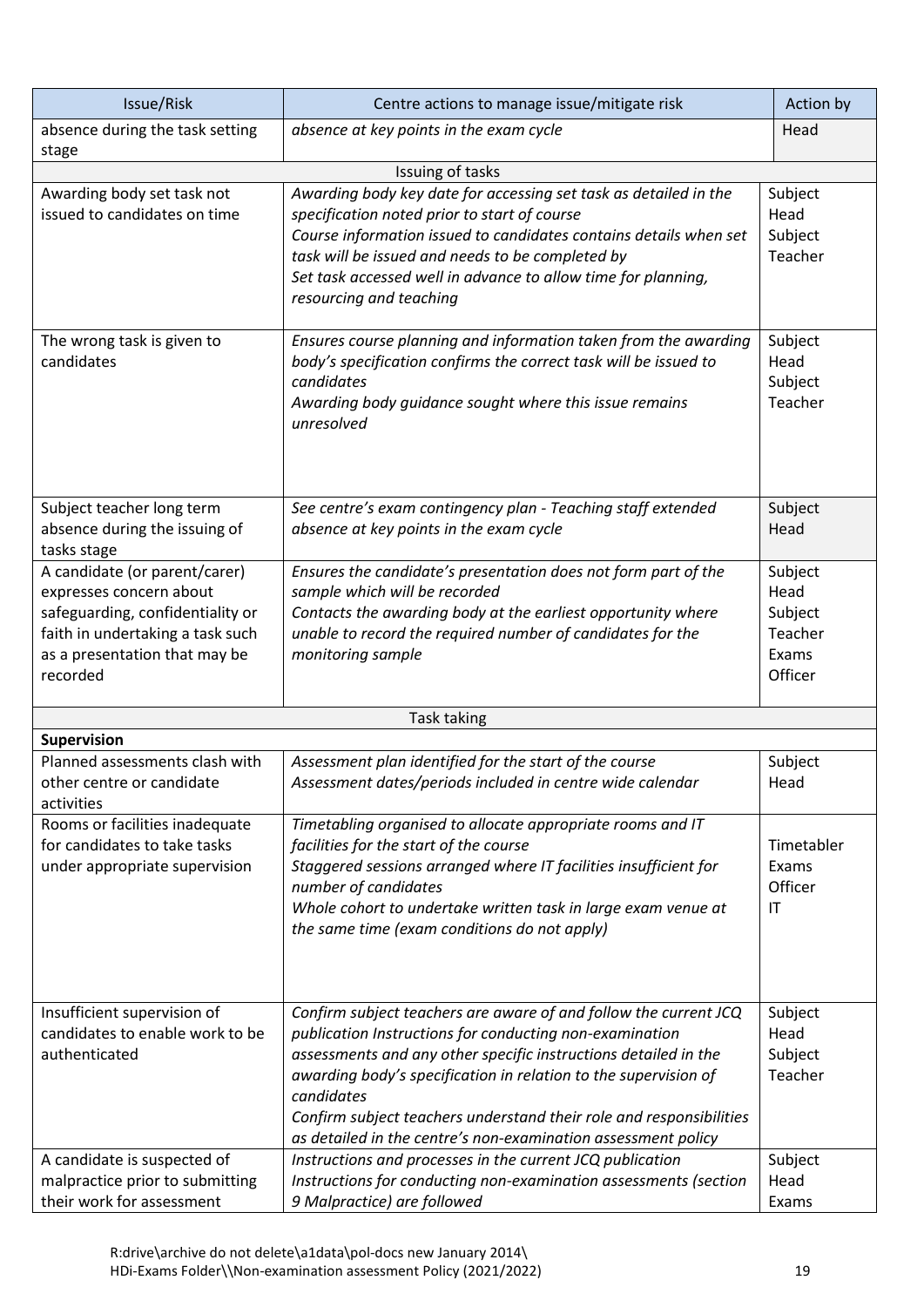| Issue/Risk                                                                                                                                                                                       | Centre actions to manage issue/mitigate risk                                                                                                                                                                                                                                                                                                                                                                                                                                                                                                                                    | Action by                                                                 |
|--------------------------------------------------------------------------------------------------------------------------------------------------------------------------------------------------|---------------------------------------------------------------------------------------------------------------------------------------------------------------------------------------------------------------------------------------------------------------------------------------------------------------------------------------------------------------------------------------------------------------------------------------------------------------------------------------------------------------------------------------------------------------------------------|---------------------------------------------------------------------------|
|                                                                                                                                                                                                  | An internal investigation and where appropriate internal<br>disciplinary procedures are followed                                                                                                                                                                                                                                                                                                                                                                                                                                                                                | Officer                                                                   |
| Access arrangements were not<br>put in place for an assessment<br>where a candidate is approved<br>for arrangements                                                                              | Relevant staff are signposted to the JCQ publication A guide to the<br>special consideration process (section 2), to determine the process<br>to be followed to apply for special consideration for the candidate                                                                                                                                                                                                                                                                                                                                                               | Exams<br>Officer<br><b>SENCo</b><br>Subject<br>Head<br>Subject<br>Teacher |
| <b>Advice and feedback</b>                                                                                                                                                                       |                                                                                                                                                                                                                                                                                                                                                                                                                                                                                                                                                                                 |                                                                           |
| Candidate claims appropriate<br>advice and feedback not given by<br>subject teacher prior to starting<br>on their work                                                                           | Ensures a centre-wide process is in place for subject teachers to<br>record all information provided to candidates before work begins as<br>part of the centre's quality assurance procedures<br>Regular monitoring of subject teacher completed records and sign-<br>off to confirm monitoring activity<br>Full records kept detailing all information and advice given to<br>candidates prior to starting on their work as appropriate to the<br>subject and component<br>Candidate confirms/records advice and feedback given prior to<br>starting on their work             | Subject<br>Head                                                           |
| Candidate claims no advice and<br>feedback given by subject<br>teacher during the task-taking<br>stage                                                                                           | Ensures a centre-wide process is in place for subject teachers to<br>record all advice and feedback provided to candidates during the<br>task-taking stage as part of the centre's quality assurance<br>procedures<br>Regular monitoring of subject teacher completed records and sign-<br>off to confirm monitoring activity<br>Full records kept detailing all advice and feedback given to<br>candidates during the task-taking stage as appropriate to the<br>subject and component<br>Candidate confirms/records advice and feedback given during the<br>task-taking stage | Subject<br>Head                                                           |
| A third party claims that<br>assistance was given to<br>candidates by the subject teacher<br>over and above that allowed in<br>the regulations and specification<br>Candidate does not reference | An investigation is conducted; candidates and subject teacher are<br>interviewed and statements recorded where relevant<br>Records as detailed above are provided to confirm all assistance<br>given<br>Where appropriate, a suspected malpractice report is submitted to<br>the awarding body<br>Candidate is advised at a general level to reference information                                                                                                                                                                                                              |                                                                           |
| information from published<br>source                                                                                                                                                             | before work is submitted for formal assessment<br>Candidate is again referred to the JCQ document Information for<br>candidates: non-examination assessments<br>Candidate's detailed record of his/her own research, planning,<br>resources etc. is regularly checked to ensure continued completion                                                                                                                                                                                                                                                                            |                                                                           |
| Candidate does not set out<br>references as required                                                                                                                                             | Candidate is advised at a general level to review and re-draft the set<br>out of references before work is submitted for formal assessment<br>Candidate is again referred to the JCQ document Information for<br>candidates: non-examination assessments<br>Candidate's detailed record of his/her own research, planning,<br>resources etc. is regularly checked to ensure continued completion                                                                                                                                                                                |                                                                           |
| Candidate joins the course late<br>after formally supervised task<br>taking has started                                                                                                          | A separate supervised session(s) is arranged for the candidate to<br>catch up                                                                                                                                                                                                                                                                                                                                                                                                                                                                                                   |                                                                           |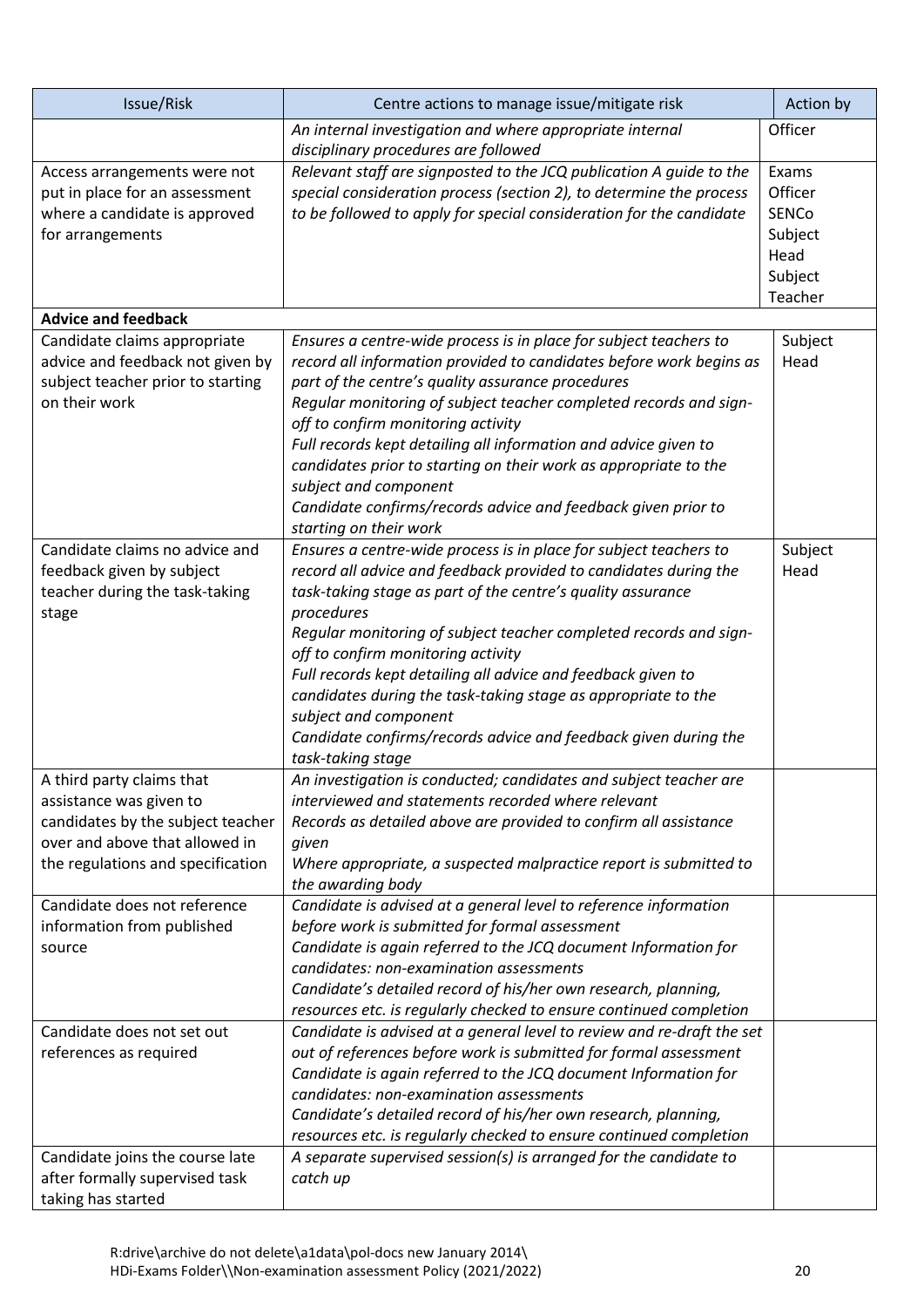| Issue/Risk                                                   | Centre actions to manage issue/mitigate risk                                                      | Action by  |
|--------------------------------------------------------------|---------------------------------------------------------------------------------------------------|------------|
| Candidate moves to another                                   | Awarding body quidance is sought to determine what can be done                                    |            |
| centre during the course                                     | depending on the stage at which the move takes place                                              |            |
| An excluded pupil wants to                                   | The awarding body specification is checked to determine if the                                    |            |
| complete a non-examination                                   | specification is available to a candidate outside mainstream                                      |            |
| assessment(s)                                                | education                                                                                         |            |
|                                                              | If so, arrangements for supervision, authentication and marking are                               |            |
| <b>Resources</b>                                             | made separately for the candidate                                                                 |            |
|                                                              | Preparatory notes and the work to be assessed are collected in and                                |            |
| A candidate augments notes and<br>resources between formally | kept secure between formally supervised sessions                                                  |            |
| supervised sessions                                          | Where memory sticks are used by candidates, these are collected in                                |            |
|                                                              | and kept secure between formally supervised sessions                                              |            |
|                                                              | Where work is stored on the centre's network, access for candidates                               |            |
|                                                              | is restricted between formally supervised sessions                                                |            |
| A candidate fails to acknowledge                             | Candidate's detailed record of his/her own research, planning,                                    |            |
| sources on work that is                                      | resources etc. is checked to confirm all the sources used, including                              |            |
| submitted for assessment                                     | books, websites and audio/visual resources                                                        |            |
|                                                              | Awarding body guidance is sought on whether the work of the                                       |            |
|                                                              | candidate should be marked where candidate's detailed records                                     |            |
|                                                              | acknowledges sources appropriately                                                                |            |
|                                                              | Where confirmation is unavailable from candidate's records,                                       |            |
|                                                              | awarding body guidance is sought and/or a mark of zero is                                         |            |
|                                                              | submitted to the awarding body for the candidate                                                  |            |
| <b>Word and time limits</b>                                  |                                                                                                   |            |
| A candidate is penalised by the                              | Records confirm the awarding body specification has been checked                                  |            |
| awarding body for exceeding                                  | to determine if word or time limits are mandatory                                                 |            |
| word or time limits                                          | Where limits are for guidance only, candidates are discouraged from                               |            |
|                                                              | exceeding them                                                                                    |            |
|                                                              | Candidates confirm/record any information provided to them on                                     |            |
|                                                              | word or time limits is known and understood                                                       |            |
| <b>Collaboration and group work</b>                          |                                                                                                   |            |
| Candidates have worked in                                    | Records confirm the awarding body specification has been checked                                  |            |
| groups where the awarding body                               | to determine if group work is permitted<br>Awarding body guidance sought where this issue remains |            |
| specification states this is not<br>permitted                | unresolved                                                                                        |            |
| <b>Authentication procedures</b>                             |                                                                                                   |            |
| A teacher has doubts about the                               | Records confirm subject staff have been made aware of the JCQ                                     | Subject    |
| authenticity of the work                                     | document Notice to Centres - Sharing NEA material and candidates'                                 | Head       |
| submitted by a candidate for                                 | work                                                                                              | Deputy     |
| internal assessment                                          | Records confirm that candidates have been issued with the current                                 | $Head -$   |
|                                                              | JCQ document Information for candidates: non-examination                                          | Senior     |
| Candidate plagiarises other                                  | assessments                                                                                       | Leader for |
| material                                                     | Candidates confirm/record that they understand what they need to                                  | Exams      |
|                                                              | do to comply with the regulations for non-examination assessments                                 |            |
|                                                              | as outlined in the JCQ document Information for candidates: non-                                  |            |
|                                                              | examination assessments                                                                           |            |
|                                                              | The candidate's work is not accepted for assessment                                               |            |
|                                                              | A mark of zero is recorded and submitted to the awarding body                                     |            |
| Candidate does not sign their                                | Records confirm that candidates have been issued with the current                                 | Subject    |
| authentication                                               | JCQ document Information for candidates: non-examination                                          | Teacher    |
| statement/declaration                                        | assessments                                                                                       | Subject    |
|                                                              | Candidates confirm/record they understand what they need to do to                                 | Head       |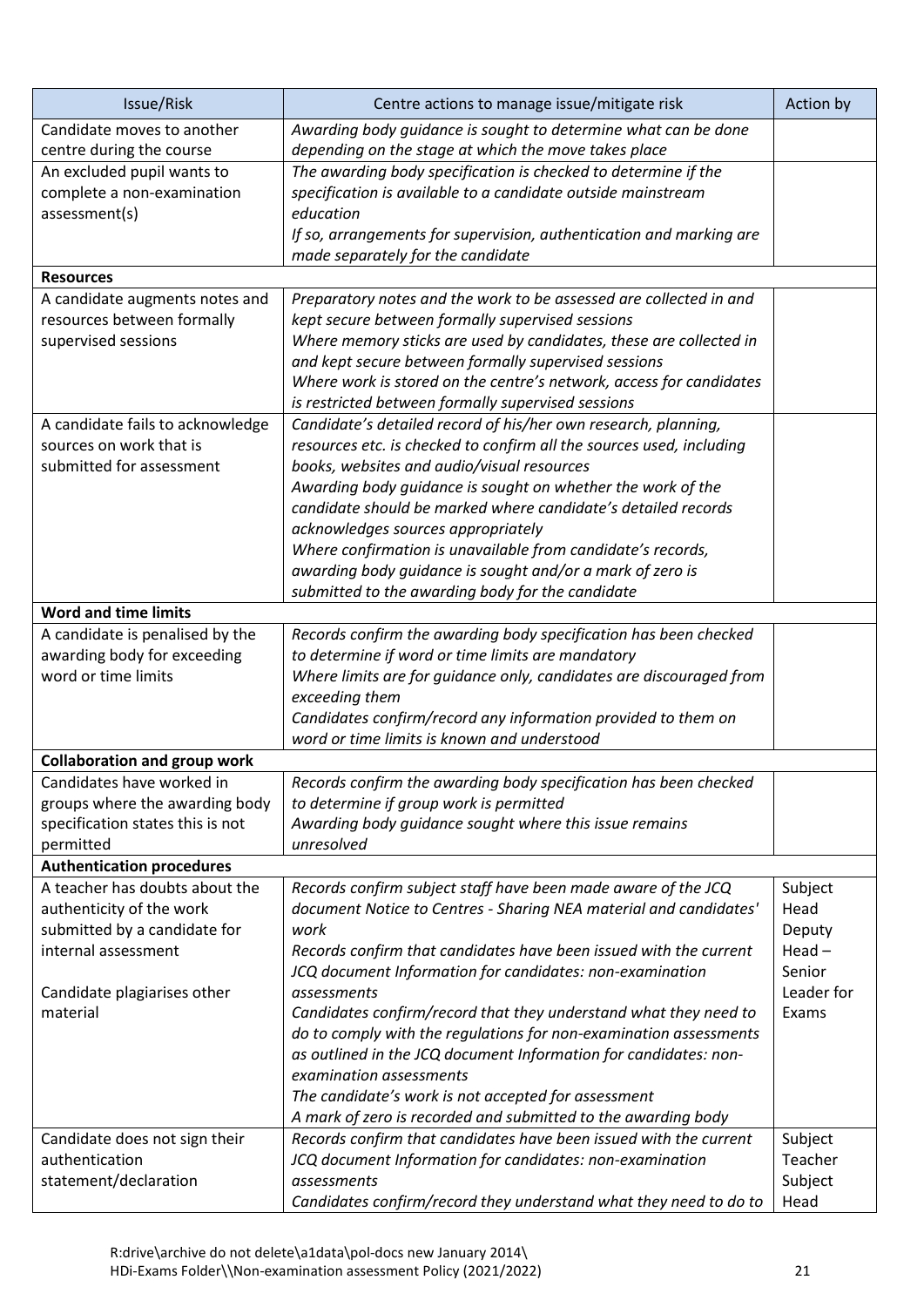| Issue/Risk                                                    | Centre actions to manage issue/mitigate risk                                                                                                                                                                                     | Action by         |
|---------------------------------------------------------------|----------------------------------------------------------------------------------------------------------------------------------------------------------------------------------------------------------------------------------|-------------------|
|                                                               | comply with the regulations as outlined in the JCQ document<br>Information for candidates: non-examination assessments<br>Declaration is checked for signature before accepting the work of a<br>candidate for formal assessment |                   |
| Subject teacher not available to<br>sign authentication forms | Ensures a centre-wide process is in place for subject teachers to sign<br>authentication forms at the point of marking candidates work as                                                                                        | Subject<br>Head   |
|                                                               | part of the centre's quality assurance procedures                                                                                                                                                                                |                   |
| <b>Presentation of work</b>                                   |                                                                                                                                                                                                                                  |                   |
| Candidate does not fully                                      | Cover sheet is checked to ensure it is fully completed before                                                                                                                                                                    | Subject           |
| complete the awarding body's                                  | accepting the work of a candidate for formal assessment                                                                                                                                                                          | Teacher           |
| cover sheet that is attached to                               |                                                                                                                                                                                                                                  |                   |
| their worked submitted for                                    |                                                                                                                                                                                                                                  |                   |
| formal assessment                                             |                                                                                                                                                                                                                                  |                   |
| <b>Keeping materials secure</b>                               |                                                                                                                                                                                                                                  |                   |
| Candidates work between formal                                | Records confirm subject teachers are aware of and follow current                                                                                                                                                                 | Subject           |
| supervised sessions is not                                    | JCQ publication Instructions for conducting non-examination                                                                                                                                                                      | Teacher           |
| securely stored                                               | assessments                                                                                                                                                                                                                      | Subject           |
|                                                               | Regular monitoring/internal audit ensures subject teacher use of                                                                                                                                                                 | Head              |
|                                                               | appropriate secure storage                                                                                                                                                                                                       |                   |
| Adequate secure storage not                                   | Records confirm adequate/sufficient secure storage is available to                                                                                                                                                               | Subject           |
| available to subject teacher                                  | subject teacher prior to the start of the course                                                                                                                                                                                 | Teacher           |
|                                                               | Alternative secure storage sourced where required                                                                                                                                                                                | <b>Facilities</b> |
|                                                               |                                                                                                                                                                                                                                  | Manager           |
| Candidates work produced                                      | Records confirm subject teachers are aware of and follow current                                                                                                                                                                 | Network           |
| electronically is not securely                                | JCQ publication Instructions for conducting non-examination                                                                                                                                                                      | Manager           |
| stored                                                        | assessments                                                                                                                                                                                                                      | Subject           |
|                                                               | Internal processes and regular monitoring/internal audit by IT<br>Manager ensures:                                                                                                                                               | Teacher           |
|                                                               | access to this material is restricted (insert how)                                                                                                                                                                               |                   |
|                                                               | appropriate security safeguards are in place (insert                                                                                                                                                                             |                   |
|                                                               | names/types of protection)                                                                                                                                                                                                       |                   |
|                                                               | an effective back-up strategy is employed so that an up to                                                                                                                                                                       |                   |
|                                                               | date archive of candidates' evidence is maintained (insert                                                                                                                                                                       |                   |
|                                                               | details of how work is backed up)                                                                                                                                                                                                |                   |
|                                                               | any sensitive digital media is encrypted (according to<br>$\bullet$                                                                                                                                                              |                   |
|                                                               | awarding body guidance to ensure that the method of                                                                                                                                                                              |                   |
|                                                               | encryption is suitable) to ensure the security of the data                                                                                                                                                                       |                   |
|                                                               | stored within it (insert relevant details of how)                                                                                                                                                                                |                   |
| Task marking - externally assessed components                 |                                                                                                                                                                                                                                  |                   |
| A candidate is absent on the day                              | Awarding body guidance is sought to determine if alternative                                                                                                                                                                     | Exams             |
| of the examiner visit for an                                  | assessment arrangements can be made for the candidate                                                                                                                                                                            | Officer           |
| acceptable reason                                             | If not, eligibility for special consideration is explored and a request                                                                                                                                                          | Subject           |
|                                                               | submitted to the awarding body where appropriate                                                                                                                                                                                 | Teacher           |
| A candidate is absent on the day                              | The candidate is marked absent on the attendance register                                                                                                                                                                        | Exams             |
| of the examiner visit for an                                  |                                                                                                                                                                                                                                  | Officer           |
| unacceptable reason                                           |                                                                                                                                                                                                                                  |                   |
|                                                               | Task marking - internally assessed components                                                                                                                                                                                    |                   |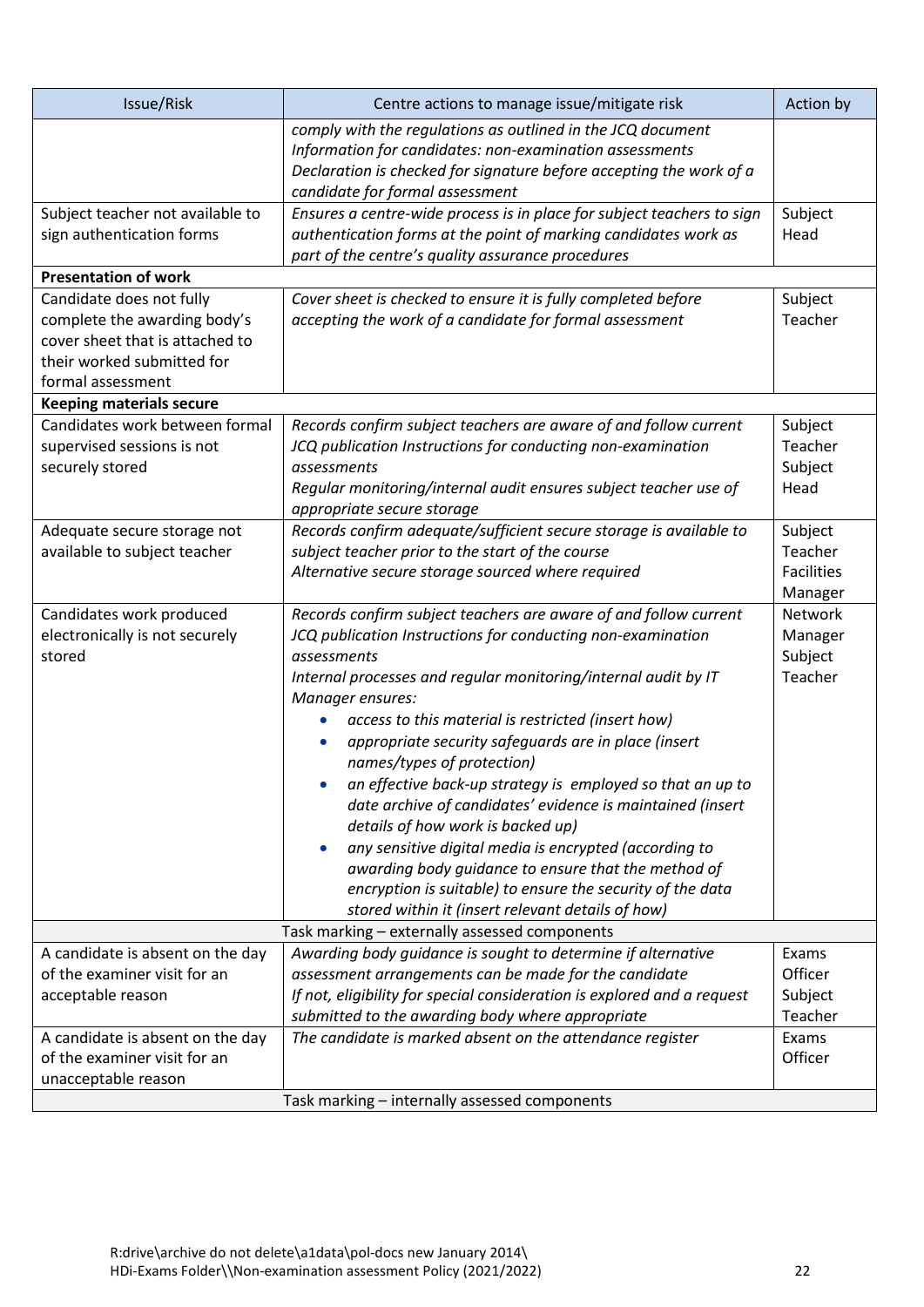| Issue/Risk                                                                                                                                                                                                                                                                                    | Centre actions to manage issue/mitigate risk                                                                                                                                                                                                                                                                                                                                              | Action by                                                   |
|-----------------------------------------------------------------------------------------------------------------------------------------------------------------------------------------------------------------------------------------------------------------------------------------------|-------------------------------------------------------------------------------------------------------------------------------------------------------------------------------------------------------------------------------------------------------------------------------------------------------------------------------------------------------------------------------------------|-------------------------------------------------------------|
| A candidate submits little or no<br>work                                                                                                                                                                                                                                                      | Where a candidate submits no work, the candidate is recorded as<br>absent when marks are submitted to the awarding body<br>Where a candidate submits little work, the work produced is<br>assessed against the assessment criteria and a mark allocated<br>appropriately; where the work does not meet any of the assessment<br>criteria a mark of zero is submitted to the awarding body | Subject<br>Teacher                                          |
| A candidate is unable to finish<br>their work for unforeseen reason                                                                                                                                                                                                                           | Relevant staff are signposted to the JCQ publication A guide to the<br>special consideration process (section 5), to determine eligibility and<br>the process to be followed for shortfall in work                                                                                                                                                                                        | Subject<br>Teacher<br>Exams<br>Officer                      |
| The work of a candidate is lost or<br>damaged                                                                                                                                                                                                                                                 | Relevant staff are signposted to the JCQ publication Instructions for<br>conducting non-examination assessments (section 8), to determine<br>eligibility and the process to be followed for lost or damaged work                                                                                                                                                                          | Subject<br>Teacher<br>Exams<br>Officer                      |
| Candidate malpractice is<br>discovered                                                                                                                                                                                                                                                        | Instructions and processes in the current JCQ publication<br>Instructions for conducting non-examination assessments (section 9<br>Malpractice) are followed<br>Investigation and reporting procedures in the current JCQ<br>publication Suspected Malpractice: Policies and Procedures are<br>followed<br>Appropriate internal disciplinary procedures are also followed                 | Subject<br>Teacher<br>Exams<br>Officer<br>Head of<br>Centre |
| A teacher assesses the work of a<br>candidate with whom they have<br>a close personal relationship e.g.<br>members of their family (which<br>includes step-family, foster<br>family and similar close<br>relationships) or close friends<br>and their immediate family (e.g.<br>son/daughter) | A possible conflict of interest is declared by informing the awarding<br>body before the published deadline for entries for each examination<br>series<br>Marked work of said candidate is submitted for moderation<br>whether part of the sample requested or not                                                                                                                        | Subject<br>Head<br>Exams<br>Officer                         |
| An extension to the deadline for<br>submission of marks is required<br>for a legitimate reason                                                                                                                                                                                                | Awarding body is contacted to determine if an extension can be<br>granted<br>Relevant staff are signposted to the JCQ publication A guide to the<br>special consideration process (section 5), to determine eligibility and<br>the process to be followed for non-examination assessment<br>extension                                                                                     | Subject<br>Head<br>Exams<br>Officer                         |
| After submission of marks, it is<br>discovered that the wrong task<br>was given to candidates                                                                                                                                                                                                 | Awarding body is contacted for guidance<br>Relevant staff are signposted to the JCQ publication A guide to the<br>special consideration process (section 2), to determine eligibility and<br>the process to be followed to apply for special consideration for<br>candidates                                                                                                              | Subject<br>Head<br>Exams<br>Officer                         |